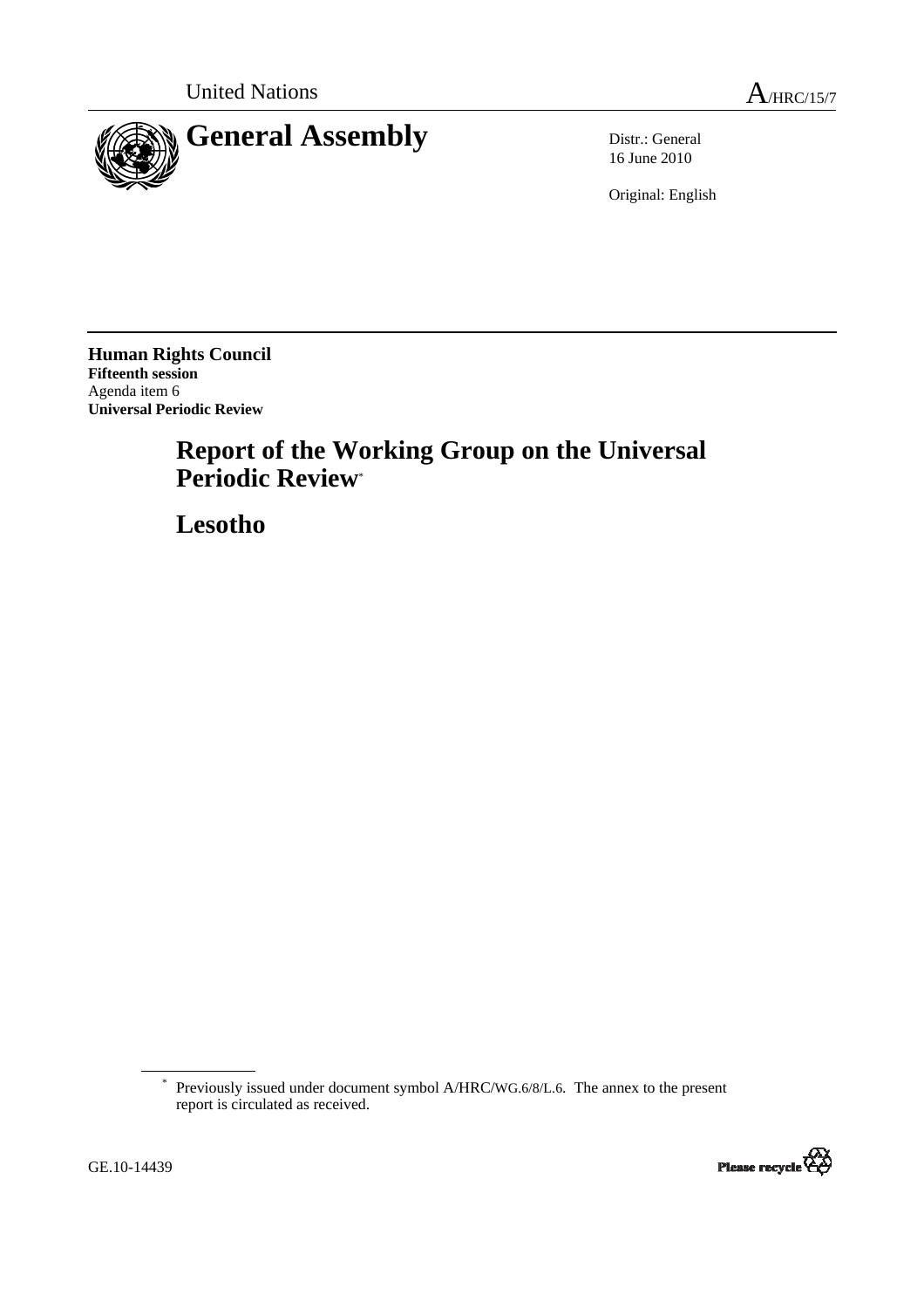# Contents

|       |    | Paragraphs | Page |
|-------|----|------------|------|
|       |    | $1 - 4$    | 3    |
| T.    |    | $5 - 95$   | 3    |
|       | A. | $5 - 34$   | 3    |
|       | В. | $35 - 95$  | 6    |
| П.    |    | $96 - 101$ | 14   |
| Annex |    |            |      |
|       |    |            | 24   |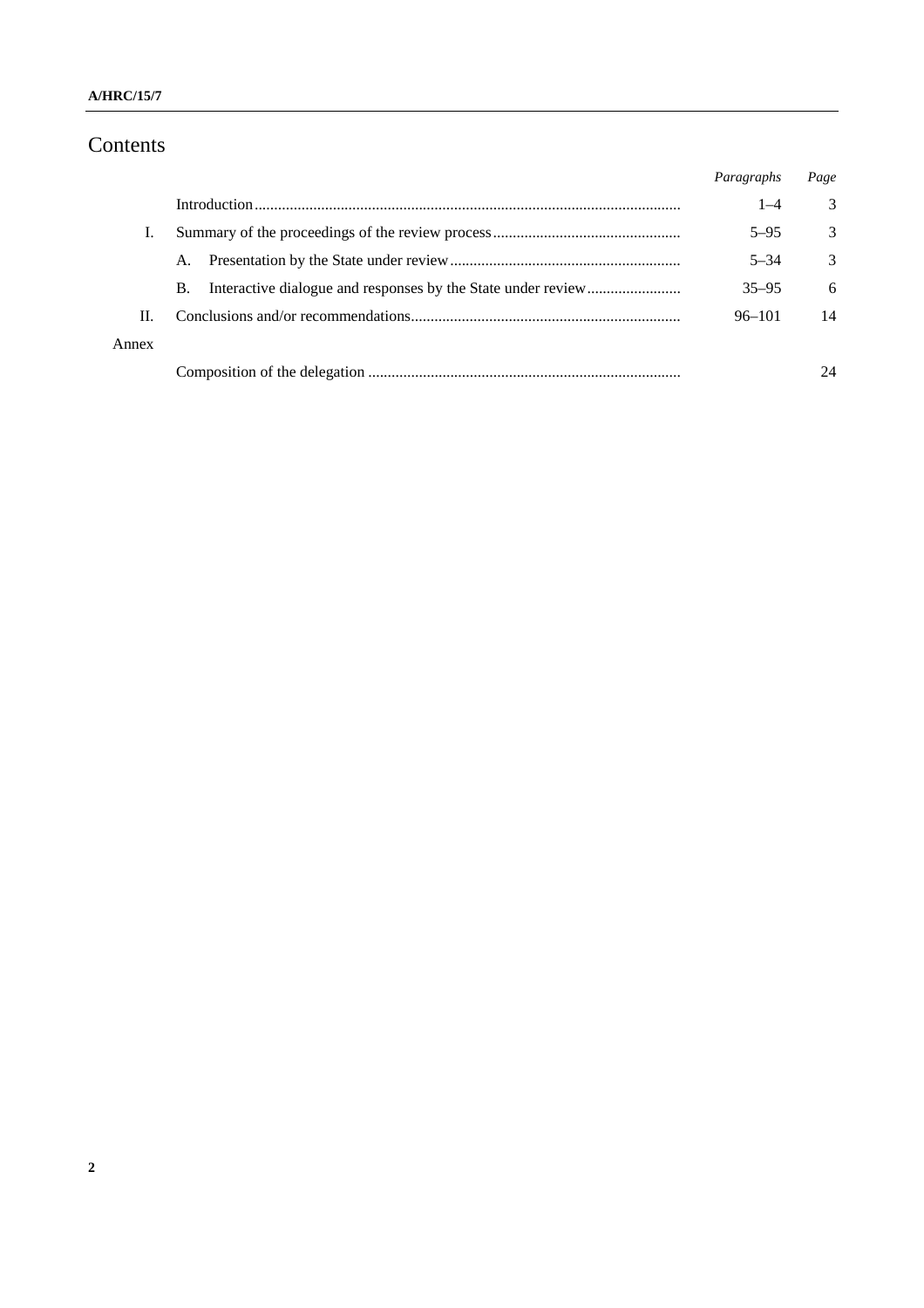# **Introduction**

1. The Working Group on the Universal Periodic Review, established in accordance with Human Rights Council resolution 5/1, held its eighth session from 3 to 14 May 2010. The review of Lesotho was held at the 6th meeting, on 5 May 2010. The delegation of Lesotho was headed by the Honourable (Mrs.) Mpeo Mahase-Moiloa, Minister of Justice, Human Rights and the Correctional Service and of Law and Constitutional Affairs of the Government of the Kingdom of Lesotho. At its 10th meeting, held on 7 May 2010, the Working Group adopted the report on Lesotho.

2. On 7 September 2009, the Human Rights Council selected the following group of rapporteurs (troika) to facilitate the review of Lesotho: Cameroon, Slovenia and the United Kingdom of Great Britain and Northern Ireland.

3. In accordance with paragraph 15 of the annex to resolution 5/1, the following documents were issued for the review of Lesotho:

 (a) A national report submitted/written presentation made in accordance with paragraph 15 (a) (A/HRC/WG.6/8/LSO/1);

A compilation prepared by the Office of the United Nations High Commissioner for Human Rights (OHCHR) in accordance with paragraph 15 (b) (A/HRC/WG.6/8/LSO/2);

 (c) A summary prepared by OHCHR in accordance with paragraph 15 (c) (A/HRC/WG.6/8/LSO/3).

4. A list of questions prepared in advance by Argentina, the Czech Republic, Denmark, Germany, Ireland, Latvia, the Netherlands, Norway, Slovenia, Sweden and the United Kingdom of Great Britain and Northern Ireland was transmitted to Lesotho through the troika. Those questions are available on the extranet of the universal periodic review.

# **I. Summary of the proceedings of the review process**

#### **A. Presentation by the State under review**

5. The delegation of Lesotho introduced its national report and stated that the country had undergone a similar process under the African Peer Review Mechanism (APRM) in July 2009. Lesotho's national report to the universal periodic review had been prepared through an integrated institutional process and in consultation with civil society.

6. The delegation noted that Lesotho was one of the least developed countries and one of the countries with the lowest official development assistance per capita. The global financial and economic crises had had devastating socio-economic effects. Despite the adverse affects, Lesotho had made major strides towards the full enjoyment of human rights.

7. The delegation noted that national reports on domestic implementation had been submitted on ICCPR in 1999, on ICERD in 2000 and on CRC in 2001. There were currently draft reports on ICESCR and a periodic report on ICCPR, and every effort would be made to submit the report to the Committee on the Elimination of Discrimination against Women before the end of 2010.

8. When examining Lesotho, the Human Rights Committee had made recommendations on some provisions of the Constitution that were not compatible with the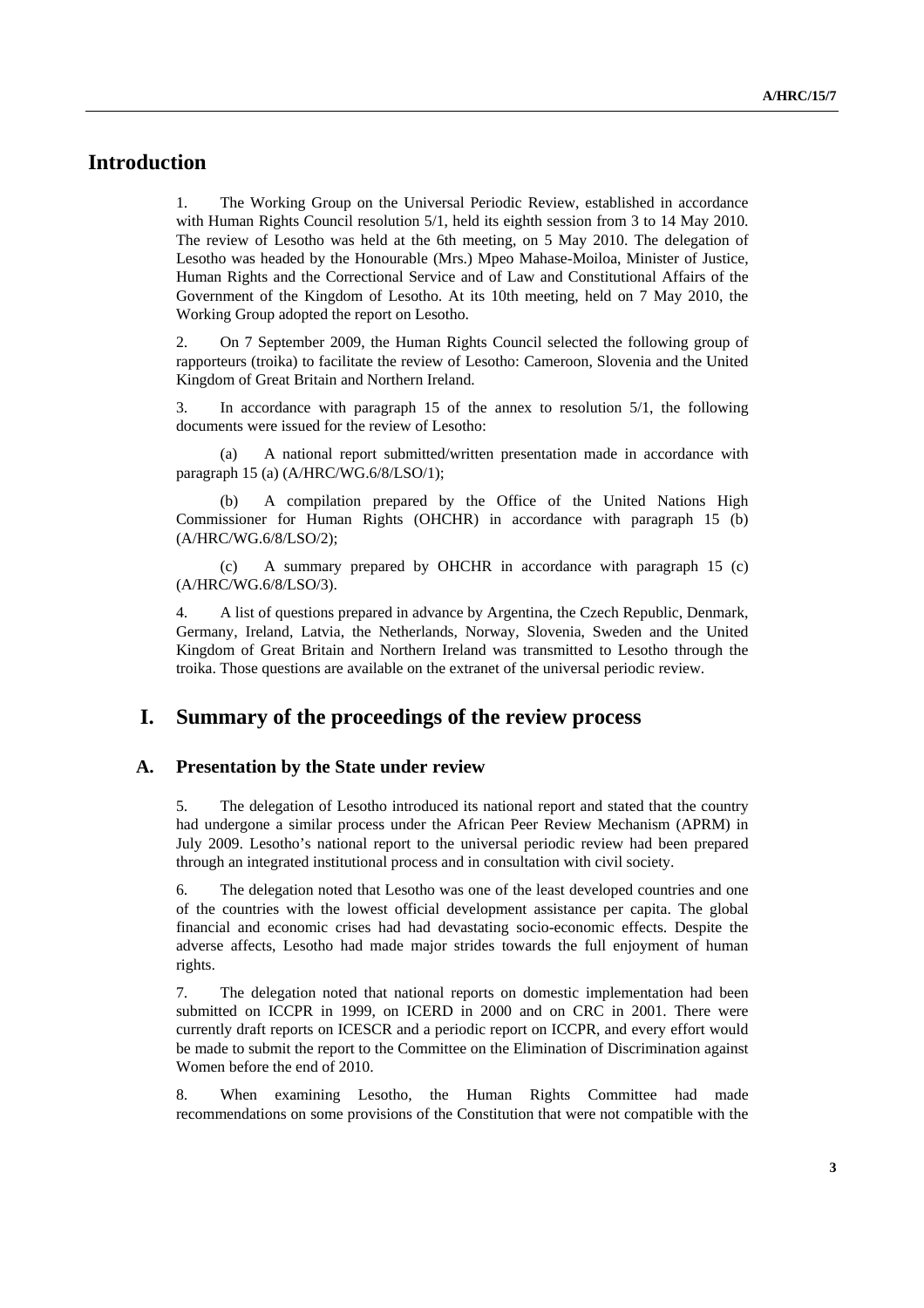Covenant. In response, Lesotho had enacted laws such as the Legal Capacity of Married Persons Act 2006, which ruled out discrimination against women in marriage, and the Sexual Offences Act 2003, which addressed areas under the common law offence of rape. The Committee had also commented on the need to improve conditions of prisons, and the delegation had stated that conditions were being improved through renovations.

9. The Committee on the Rights of the Child had recommended that the Children's Protection Act 1980 be brought into conformity with the principles of CRC. Consequently, a comprehensive children's protection and welfare bill had recently been forwarded to Parliament.

10. The delegation noted that CERD had been concerned by the absence of a comprehensive legislative framework prohibiting acts of racial discrimination and by the lack of effective remedies. The Race Relations Order 1971 had then been amended to include provisions for the teaching of tolerance and peaceful coexistence among people of diverse origins.

11. The delegation indicated that, in an attempt to make Parliament more responsive to the needs of the population, some reform measures had been introduced, and it now had portfolio committees that monitored ministries and facilitated people's participation in law making, policy formulation and the fielding of proposals.

12. The Independent Electoral Commission (IEC) is empowered to conduct free and fair elections and referendums. The delegation highlighted the fact that the IEC was independent and that it had organized the first National Assembly elections in 1998 and subsequent elections in 2002 and 2007. The delegation noted that all had been declared free and fair by domestic, regional and international observers.

13. The Office of the Ombudsman complemented the work of the judiciary as a constitutional body, mandated to investigate all allegations involving acts perpetrated by Government agencies. The enforcement of the Ombudsman's recommendations was overseen by Parliament and was working well.

14. The delegation noted that Lesotho retained the death penalty solely for the following offences: murder, treason and rape. However, there were appropriate safeguards. Capital punishment had not been carried out since 1995, and most sentences had been commuted to terms of life or long imprisonment.

15. Lesotho noted that it had witnessed an increase in human trafficking involving women and children, and that plans were under way to establish a legislative framework for addressing this.

16. The delegation indicated that Lesotho's achievements included high literacy rates and the adoption of the Mixed Member Proportional Representation Electoral Model. The Government had also taken steps to empower women politically; hence, the Local Government Act in 2004 had been amended to allocate 30 per cent of the seats in the Local Councils to women, and 58 per cent representation of women had actually been achieved.

17. Regarding the HIV/AIDS pandemic, various efforts have been undertaken, including voluntary counselling and testing and the establishment of the National Aids Commission. An HIV/AIDS Bill is under preparation and will provide a legal framework for interventions. Despite resource limitations, the poor are afforded free access to available health services.

18. Lesotho continues to be beset by a decline in agricultural production as a result of soil erosion and periodic droughts. As a result, the country is experiencing a worsening food deficit and widening poverty and food insecurity. Despite those setbacks and negative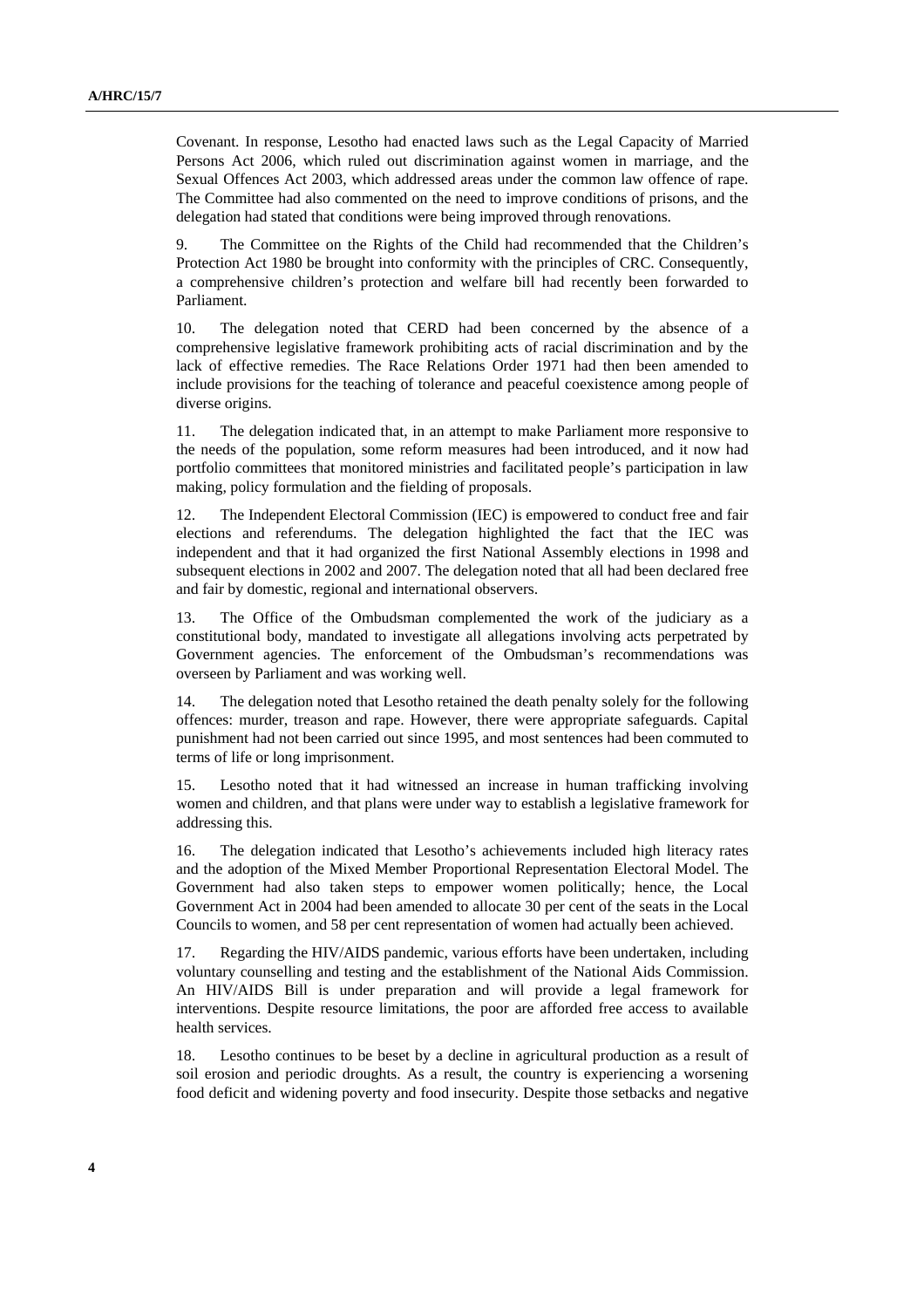effects, the Government continues to prioritize social safety nets, such as school feeding and orphaned and vulnerable children's programmes and old-age pension schemes.

19. The delegation stated that the already high levels of unemployment had been exacerbated by the global crises. The economy was in dire straits, and economic and social rights would be seriously threatened unless the international community should provide additional support. Despite challenges, Lesotho remained committed to achieving the Millennium Development Goals and the Vision 2020 Strategic Framework.

20. In response to advance questions, Lesotho stated that it had maintained the death penalty under statutory law as a form of deterrence; the penalty had not been carried out for the past 15 years. The Government took note of the international trend towards the abolition of the death penalty. Freedom from torture and inhuman or degrading treatment was guaranteed under the Constitution and was prohibited under applicable common law; and, in 2000, Lesotho had ratified the Convention against Torture. It provided information about the Police Complaints Authority and the Office of the Ombudsman, established to address allegations of torture in places of detention. The ratification of the Optional Protocol to the Convention against Torture would be considered.

21. Concerning places of detention, conditions have been improved considerably following the renovation of certain institutions in some districts, including the Mental Institution for Inmates, which is currently under construction. Nonetheless, there is still a need for infrastructural improvements, resources permitting.

22. The delegation noted that Lesotho adhered to the right to freely participate in public processions and gatherings, as well as to freedom of expression, in as much as Lesotho had the duty to ensure the security of the people. Through the enactment of the Public Processions and Meetings Bill, Lesotho was seeking to strike a balance between those two obligations.

23. The delegation stated that in Lesotho, freedom of press flourished and there were about 10 privately owned radio stations and newspapers, all of which enjoyed free broadcasting and publishing. Independent bodies such as the Lesotho Telecommunications Authority, the Media Institute of Lesotho and others regulated media issues. The draft media policy upheld the right of freedom of expression.

24. The delegation stated that the Children's Protection and Welfare Bill, inspired by the Convention on the Rights of the Child, would be discussed during the current sitting of Parliament. The Government had put in place Child and Gender Protection Units at all police posts to respond to allegations of violence against children. A toll-free child help line for reporting abuse was also in place.

25. As the plight of HIV and AIDS had led to more children being orphaned, the Government provided payment of school fees, monthly grants and food packages to such orphans.

26. Concerning the protection of children in conflict with the law, the Government had enacted the Children's Protection Act 1980. Rather than employing usual criminal justice procedures, the country had adopted the use of restorative justice. The Children's Protection and Welfare Bill had further improved the child justice system.

27. The Constitution established the age of majority at 18. Lesotho was working on various pieces of legislation to bring them into conformity with the Constitution and international standards.

28. The delegation noted that, despite the existing reservation to article 2 of CEDAW, Lesotho had undertaken measures to ensure the elimination of discrimination against women, as well as gender equality, by undertaking a review of all discriminatory laws. The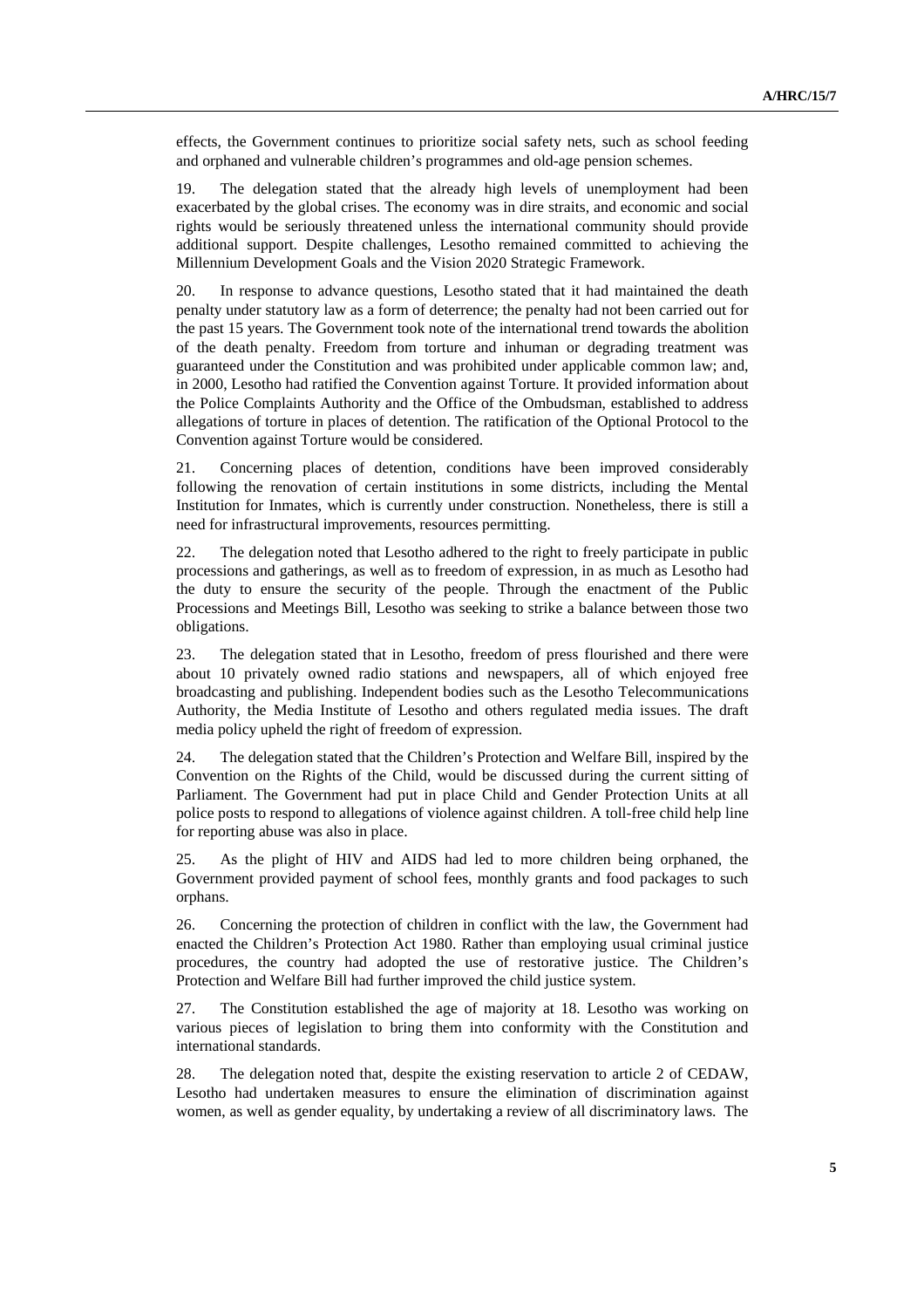Child and Gender Protection Unit actively addressed issues related to gender-based violence.

29. The delegation referred to a study to assess the prevalence and impact of domestic violence, the outcome of which would be used to inform the enactment of legislation on domestic violence.

30. The delegation stated that it was necessary to proceed cautiously, beginning with sensitizing the public in order to pave the way for the establishment of a Human Rights Commission, and that the relevant draft legislation was already in place.

31. Lesotho was overdue in submitting some reports under certain human rights instruments owing to, inter alia, limited capacity. However, measures were being taken to address the situation.

32. Regarding an invitation to special procedure mandate holders, the delegation noted that Lesotho had already resorted to that function under APRM and found it to be quite adequate, and that duplication of efforts should be avoided.

33. The delegation indicated that the 2007 general election had never been subject to dispute. What had been disputed was the allocation of proportional representation seats. These were allocated by an independent body, IEC. Parties had agreed to amend relevant electoral laws in preparation for the 2012 general elections, while dialogue continued on the allocation of proportional representation seats and other outstanding issues.

34. The delegation concluded by indicating Lesotho's ambition to move forward expeditiously towards best practice in the field of human rights. The pace was determined by the availability of the requisite resources and capacity, as well as the receptiveness of society.

#### **B. Interactive dialogue and responses by the State under review**

35. During the interactive dialogue, 48 delegations made statements. Recommendations made during the dialogue are found in section II of the present report.

36. A number of delegations thanked Lesotho for its cooperation with the universal periodic review mechanism and commended the delegation for the consultative process for the preparation of the national report, as well as for the comprehensive presentation.

37. Nicaragua recognized Lesotho's implementation of its strategic framework, Vision 2020. It noted that poverty and extreme poverty were the principal obstacles to the full enjoyment of human rights. It applauded Lesotho's strategies of alternative development, adapted to its situation, with a view to achieving a stable democracy, peace and security, good governance and the full enjoyment of human rights. It noted the negative impact of the current economic and financial crisis on Lesotho's economy. It asked about measures to harmonize its mixed judicial system with international human rights norms. It made recommendations.

38. Mexico noted Lesotho's challenges, particularly under difficult economic and social conditions. It welcomed the implementation of Vision 2020, which identified areas of priority attention and programmes of structural adjustment for poverty reduction. It noted Lesotho's adherence to and ratification of a number of international human rights instruments. It asked about the submission of overdue reports to treaty bodies and the incorporation of international obligations into national laws and norms. It expressed solidarity with Lesotho's appeal for material, technical and financial assistance. It made recommendations.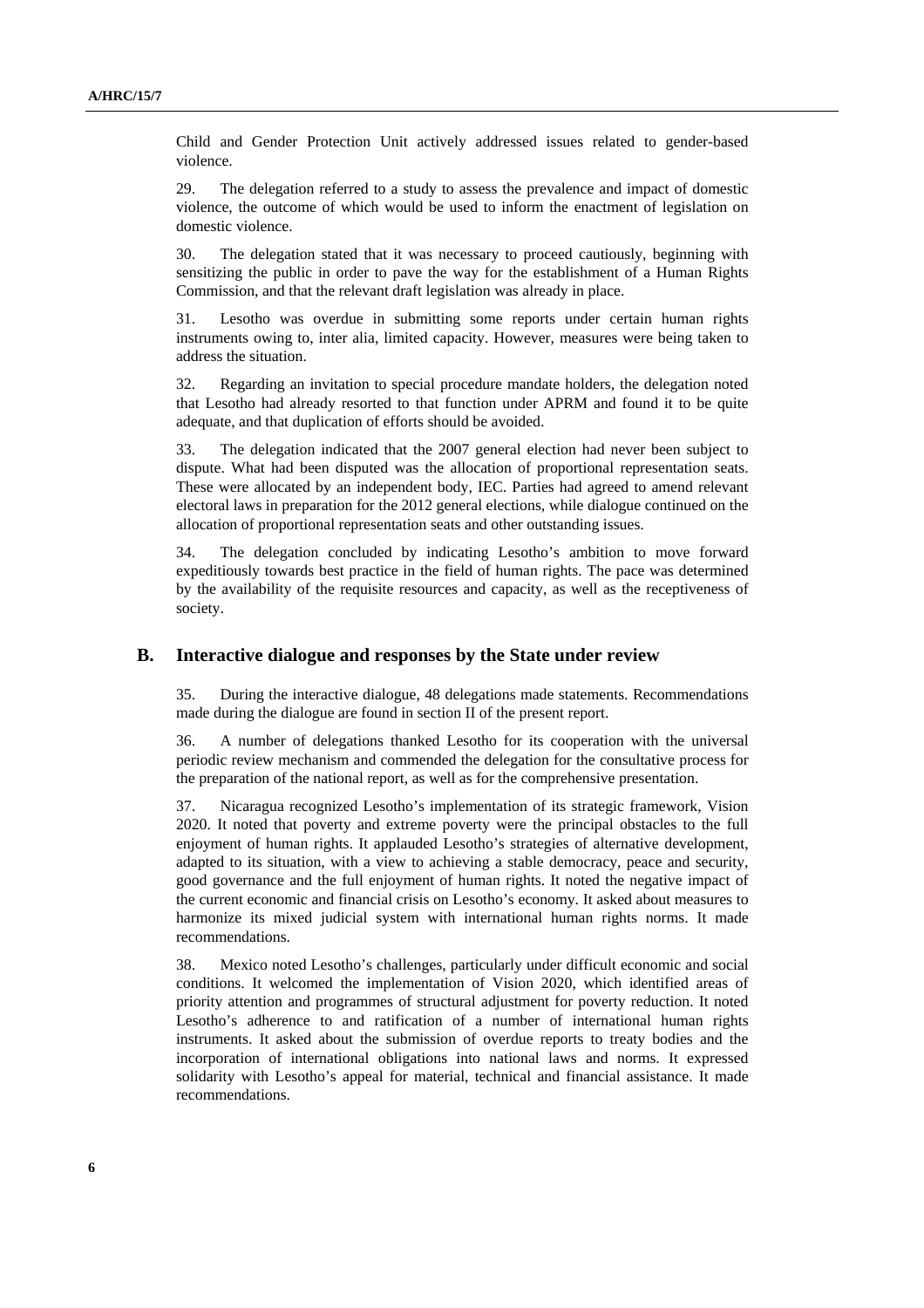39. The Bolivarian Republic of Venezuela highlighted Lesotho's efforts in education, in spite of the global economic and financial crisis affecting its economy. It noted the fact that free primary education had been introduced in 2000, the implementation of the programme "Education for All" and Lesotho's unique position in sub-Saharan Africa, with an enrolment rate of 84 per cent for 2006. It highlighted the efforts to establish mandatory primary education and to promote amendments to the Law of Education. It made recommendations.

40. Cuba highlighted the strategies of Lesotho concerning the fight against poverty; the modification of the law of racial relations, which provided for protection from racial hate; and the 2008 law on the environment. It also highlighted advances in protecting the rights of peoples with disabilities, women and children, ensuring access to health and education and guaranteeing the right to food. It highlighted the National Plan of Food Security and strategies to improve agricultural productivity. It made recommendations.

41. Brazil noted the increase in the representation of women in political positions. The persistence of female genital mutilation was of particular concern, and it expressed concern about allegations of excessive control of the media. It asked in which areas the international community could better assist in controlling and combating the spread of HIV/AIDS. It asked what measures were being undertaken to guarantee that social, economic and cultural rights received the same treatment as civil and political rights under the Constitution. Brazil made recommendations.

42. Belarus noted that Lesotho needed international assistance to resolve the problems it faced with respect to the AIDS/HIV pandemic and poverty, and to ensure capacity-building for human rights protection. It congratulated Lesotho on its support for UNICEF and the European Commission in its effort to help categories of children, including orphans. It welcomed the drafting of a bill on the protection and well-being of children, considered as a priority by the Government. Belarus made recommendations.

43. Algeria referred to the technical assistance requested by Lesotho with respect to its periodic reports and the setting up of a national human rights commission. It also inquired about the measures Lesotho intended to take to overcome the negative effects of the economic and financial crisis and to indicate what kind of assistance was needed in that area. Algeria noted that improving the functioning of justice was one of the national priorities. It inquired about the measures Lesotho intended to take to find a lasting solution to the problem of food insecurity. Algeria made recommendations.

44. The United States of America commended Lesotho for efforts to eliminate gender discrimination and advance women's role in the political realm. It noted the statement promising figures regarding women's participation in local government. It urged taking advantage of the international focus to rally support for a comprehensive law to combat the trafficking in persons. It commended efforts to professionalize the police and to guard against impunity. It commended the tabling of the children's protection and welfare bill and hoped that the bill would be promptly enacted, taking into account the statement that it drew inspiration from the Convention on the Rights of the Child. The United States made recommendations.

45. Argentina recognized the establishment of the Ministry of Gender Affairs and the Unit for the Protection of Women and Children, and the focus on positive discrimination adopted at the level of local government. It asked about legislation on the age of majority, as well as women's civil rights. It made recommendations.

46. Egypt commended the efforts made in the fight against poverty, including the poverty reduction strategy paper and National Vision 2020, based on the three principles of democracy, good governance and human rights. It hailed efforts undertaken to provide quality health services, in addition to compulsory free primary education, and for the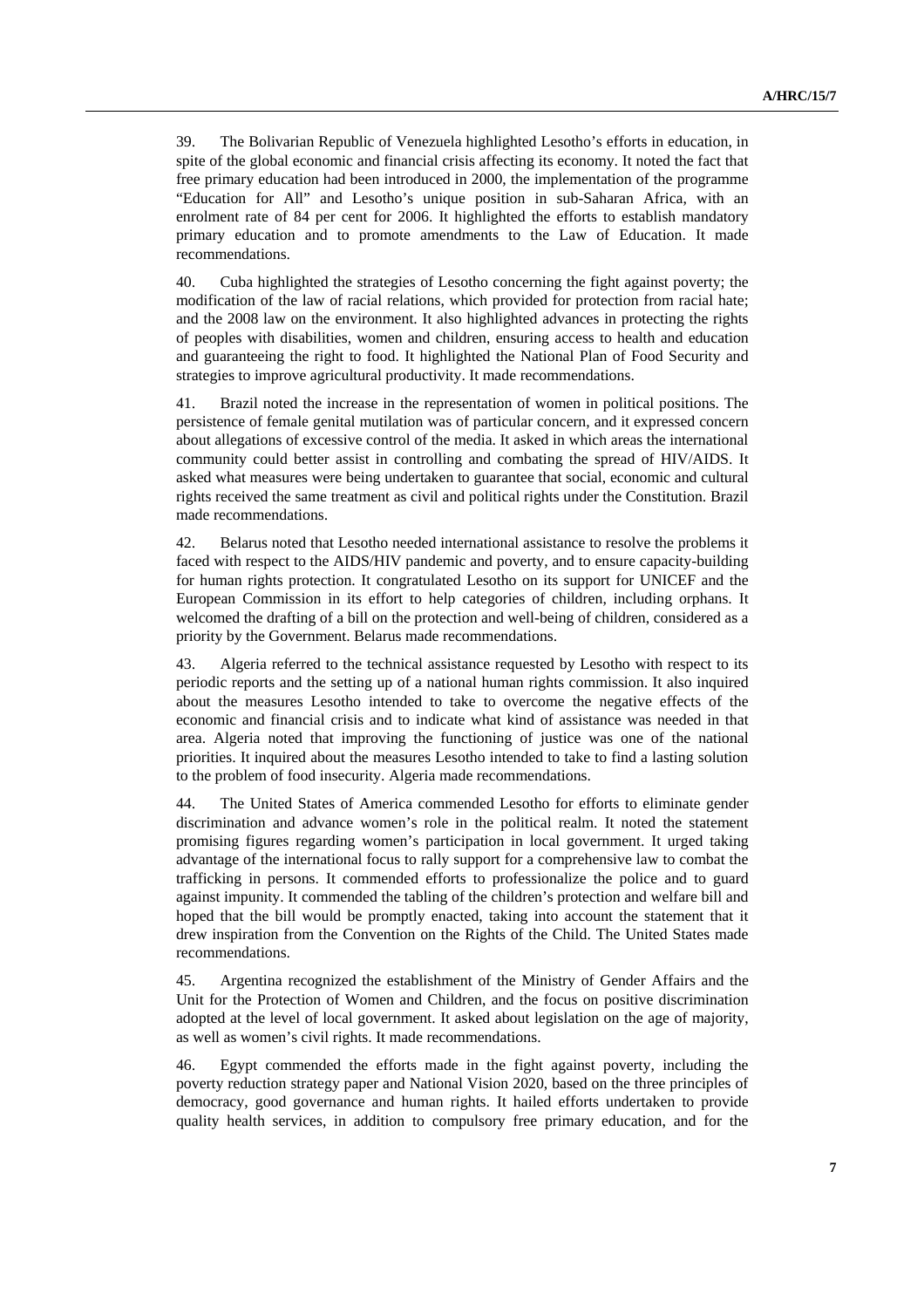achievement of food security. It welcomed in particular the adoption of the Children's Protection Act of 1980. However, it stated that such efforts were hampered by the lack of capacity and resources. Egypt made recommendations.

47. Germany appreciated the fact that the interests of the child remained one of the top priorities in the Government's policies and programmes. On the other hand, the Committee on the Rights of the Child had raised serious concerns about incidents of violence against children committed by law enforcement officials and the lack of investigation or criminal justice response to such incidents. Another serious issue was the indications of a high number of sexual abuses against women. It asked which measures the Government had taken or would take to strengthen the awareness of children's rights issues within the criminal justice system. Germany made recommendations.

48. Norway noted the progress reported on gender equality, but remained concerned about, inter alia, the persistence of discrimination based on customary law. It expressed concern about apparently insufficient information about, and the organization of, the local elections to be held in 2010. It was concerned about the Independent Electoral Commission and its ability and role in electoral processes and in disseminating voter awareness. It expressed concern about reports that newspapers had been subjected to claims of defamation for having reported on political leaders. It commended the draft media policy, which included appropriate codification of the right to freedom of expression. Norway made recommendations.

49. Morocco inquired about the community programme for rehabilitating persons with disabilities, launched in 2005, and particularly its goals and its implementation process. Morocco noted with satisfaction the National Vision 2020 as a strategic framework for economic, social, political and human development. It referred to the negative impact of the international financial and economic crisis on Lesotho. Finally, Morocco was pleased by the priority placed on the establishment of a human rights commission in accordance with the Paris Principles. Morocco made recommendations.

50. Nigeria encouraged Lesotho to continue to build its socio-economic and political frameworks for enhancing the protection and promotion of fundamental human rights and freedoms for its people. It referred to the challenges faced by Lesotho in the implementation of its international and national human rights obligations. Therefore, it called on the international community and United Nations agencies such as WHO and FAO to provide support to Lesotho. Nigeria made one recommendation.

51. Bangladesh highlighted Lesotho's challenges as a least developed country. It appreciated the efforts made in education and in enhancing the participation of children at the primary level through legislation and the Vision 2020 initiative, which addressed the rights of children. It expressed concern about violence against women and HIV/AIDS prevalence. It reiterated that the international community should consider providing support to Lesotho for follow-up on recommendations. It made recommendations.

52. Netherlands commended Lesotho for having ratified most core human rights treaties. It expressed concern that, despite the country's efforts, violence against women and children persisted. It expressed concern about the reported interference of the army in the discharge of the duties of the police, in matters such as the disputes following the 2007 elections. It noted with concern the reported lack of independence of the judiciary. It mentioned the issue of the rights of lesbian, gay, bisexual and transgender persons, and the fact that a sexual relationship between consenting adult men was still illegal. It understood that the Sexual Offences Act had made the Sodomy Law useless. Netherlands made recommendations.

53. Indonesia noted with appreciation the fact that Lesotho had ratified almost all the core human rights treaties. It welcomed Lesotho's efforts to promote the rights of people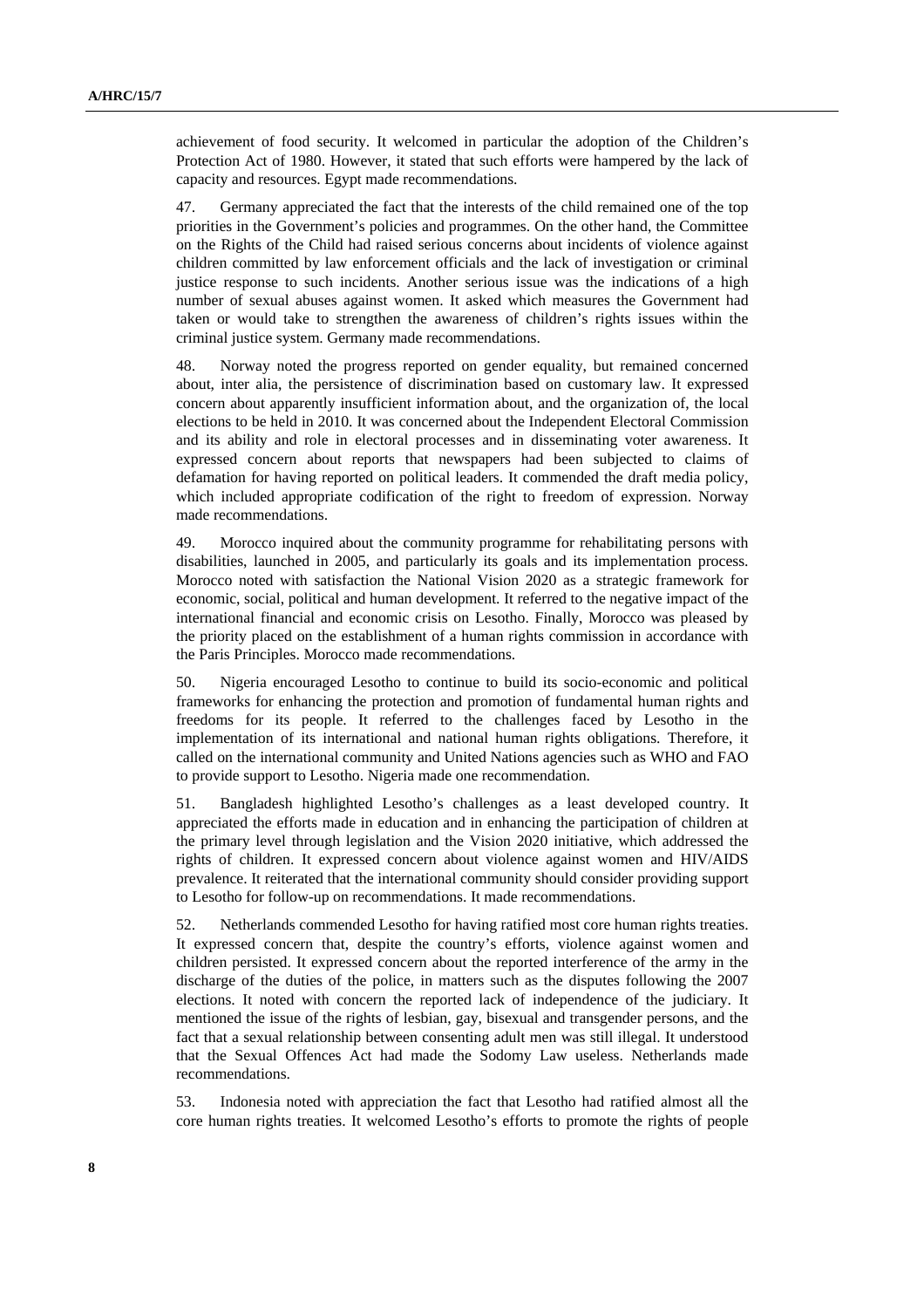with disabilities by establishing the Rehabilitation Unit in the Ministry of Health. It also referred to the fact that HIV/AIDS was considered the single most important threat to the development of the country. Indonesia made recommendations**.** 

54. China highlighted Lesotho's progress in increasing the literacy rate, improving the political status of women and curbing the spread of HIV/AIDS. China welcomed Vision 2020, a strategic framework for reducing poverty and improving the protection of the rights of adolescents and children with disabilities. It noted poverty, HIV/AIDS and the shortage of food as challenges. It appealed to the international community to provide the technical assistance necessary to help the country overcome these difficulties and achieve the Millennium Development Goals. It made recommendations.

55. Ireland welcomed, inter alia, the passage of the Legal Capacity of Married Persons Act 2006 and the provision of free primary education and legislation making it compulsory. With regard to the Public Processions and Meetings Bill before Parliament, it noted that civil society groups and political parties would have to apply for permission. It considered that safeguards should ensure that the provisions of the Bill did not infringe on the right to freedom of association and assembly. It was aware that the death penalty was still on the State books, and it wished to encourage the formalization of the moratorium and the abolition of the death penalty. Ireland made recommendations.

56. France referred to independent reports and to the Human Rights Committee, noting frequent instances of torture and ill treatment by the police, in particular with respect to inmates held in prisons. France referred to treaty bodies and special procedures, citing the persistence of serious discrimination against women with regard to employment, education, inheritance and the right to property. It referred to the 2007 UNFPA report, which indicated an increase of violence against women and a high incidence of HIV/ AIDS among women. It inquired about the measures that the Government intended to take to remedy that situation. France made recommendations.

57. Philippine noted Lesotho's challenges as well as its ratification of virtually all core human rights instruments. It highlighted that the international community should help Lesotho in submitting reports to treaty bodies, and also in establishing a national human rights institution, for which draft legislation was in place. It noted that a children's protection and welfare bill, patterned after CRC, was being considered by Parliament. It welcomed the fact that there had been no execution of capital punishment sentences since 1995, and it also welcomed the promotion of gender equality and women's rights. It made recommendations.

58. Australia looked forward to the establishment of the Human Rights Commission. Although executions had not been carried out since 1995, it regretted the fact that Lesotho had not formally abolished the death penalty. While noting progress in women's rights, Australia expressed concern about ongoing gender discrimination, violence against women and unequal access to employment. It noted with concern reports of violence against and the sexual exploitation of children, as well as child labour. It remained troubled by ongoing discrimination against homosexuals and the criminalization of male homosexuality. Australia made recommendations.

59. Canada stressed that the 2003 Sexual Offence Act and the 2006 Legal Capacity of Married Persons Act represented significant milestones in the advancement of women's rights. It expressed concern about reports regarding the incidence of child exploitation, abuse, trafficking and child labour, and the fact that some of these violations were increasing. Canada noted the State's direct ownership and control of public broadcasting and its content. Canada made recommendations.

60. The United Kingdom of Great Britain and Northern Ireland noted attempts to address differences over the 2007 election results, a review of the Electoral Law, and hoped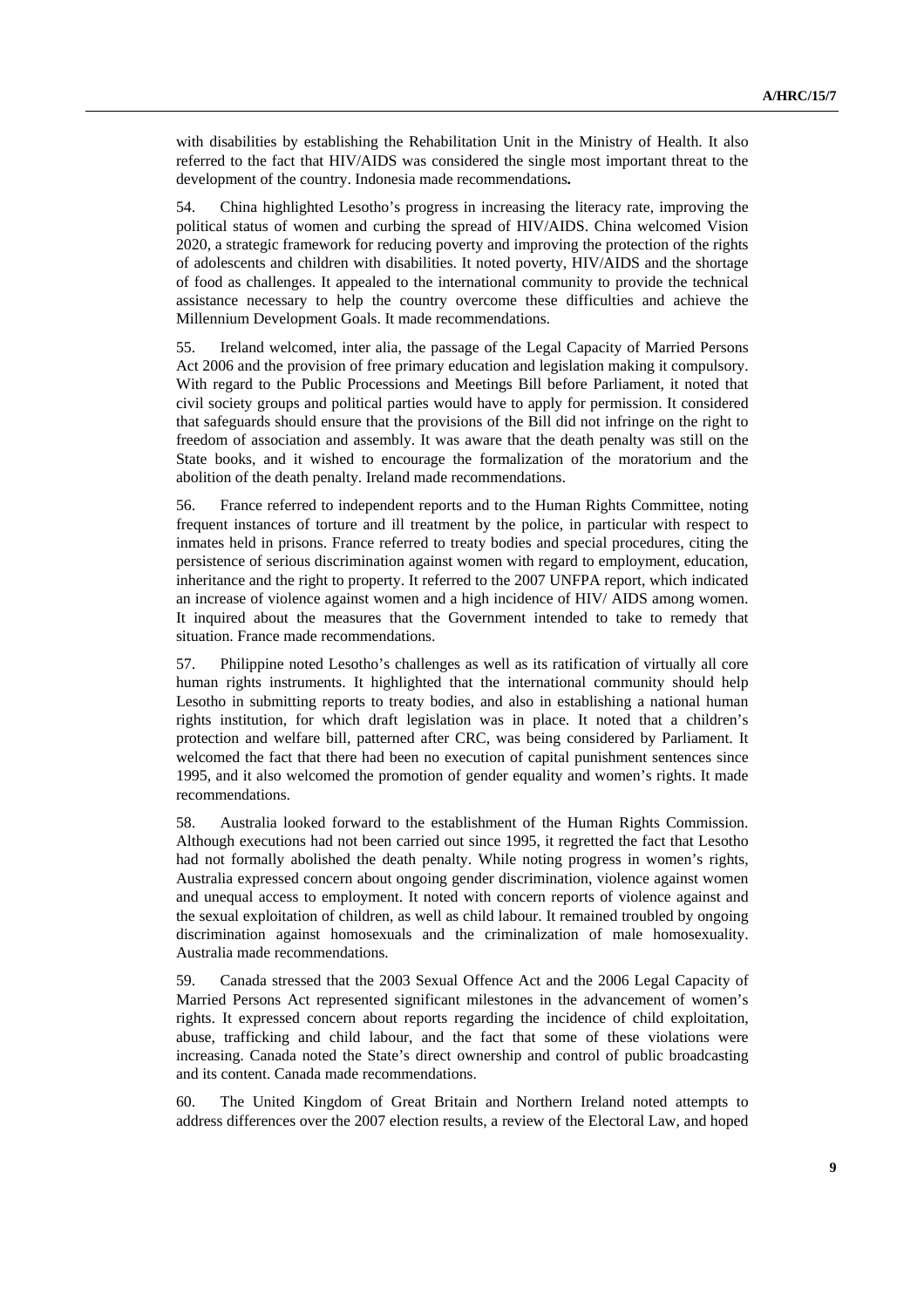that all parties were confident that their views would be represented in the 2012 elections. The United Kingdom urged legislation to abolish the death penalty. It welcomed and asked about the further improvement of prison conditions. It noted concerns and urged the establishment of a media council to ensure media plurality. It encouraged the prioritization of domestic violence legislation and asked about other measures to be taken to address gender-based violence. The United Kingdom made recommendations.

61. Senegal was pleased that Lesotho was a party to most international legal human rights instruments and had adopted a number of laws to protect those rights, including for women, children and persons with disabilities. Senegal also noted that Lesotho had established a number of institutions tasked with protecting and promoting human rights, stressing human rights education, and it welcomed this spirit. Senegal made recommendations.

62. In response, the delegation of Lesotho thanked the States for their questions. The head of delegation stated that, to the best of her knowledge, Lesotho did not practice female genital mutilation. Concerning food insecurity, the Government was doing its best to invest resources in an agricultural project, "block farming", assisting farmers in increasing food production. With support from donor partners, Lesotho would be able to deal with the issue of food insecurity to some degree.

63. With regard to addressing the issue of social, economic and cultural rights on an equal footing with that of civil and political rights, the delegation indicated that this would depend on, inter alia, economic strength, and that it was making progress. In considering education and health policies, Lesotho was making an effort to ensure that those rights were enjoyed.

64. With regard to reporting under human rights instruments, Lesotho was indeed engaged in consultations with OHCHR for technical assistance to ensure that the country complied with reporting obligations. The delegation considered that Lesotho would be able to accomplish this shortly.

65. Concerning the establishment of the Human Rights Commission, the delegation referred to the technical assistance of UNDP, through which Lesotho had prepared a draft piece of legislation. Challenges included establishing appropriate infrastructure and assigning commissioners, given Lesotho's limited resources. Lesotho was raising public awareness, which would pave the way for the draft bill to be tabled before Parliament.

66. With respect to the human rights situation during the political unrest, such as that in 2007, as had been pointed out, the delegation stated that the Government insisted on the rule of law. Aggrieved citizens had the right to resort to legal means, the courts, the ombudsman and the police complaints mechanism, and the delegation emphasized that all reported cases, even those against law enforcement officials, would be investigated and, where necessary, brought before courts of law.

67. The delegation stated that the Children's Protection and Welfare Bill had been read out before Parliament on 5 May 2010 and that there was confidence that, given the preparations, it would shortly be adopted. Financial resources were a major challenge to the implementation of the Bill, as it provided for the introduction of institutions to be built. Child labour and other social and welfare issues were included in the Bill.

68. Concerning HIV/AIDS, the delegation indicated that Lesotho had a policy and was drafting a bill that would be taken to Parliament in order to address issues concerning infected persons, including children and all groups affected by the pandemic.

69. As regards the death penalty, the delegation of Lesotho stated that it continued to exist as it was confined to three capital crimes and that, beyond that point, the courts always adopted a very restrictive approach. Even when the death penalty was imposed, the Pardons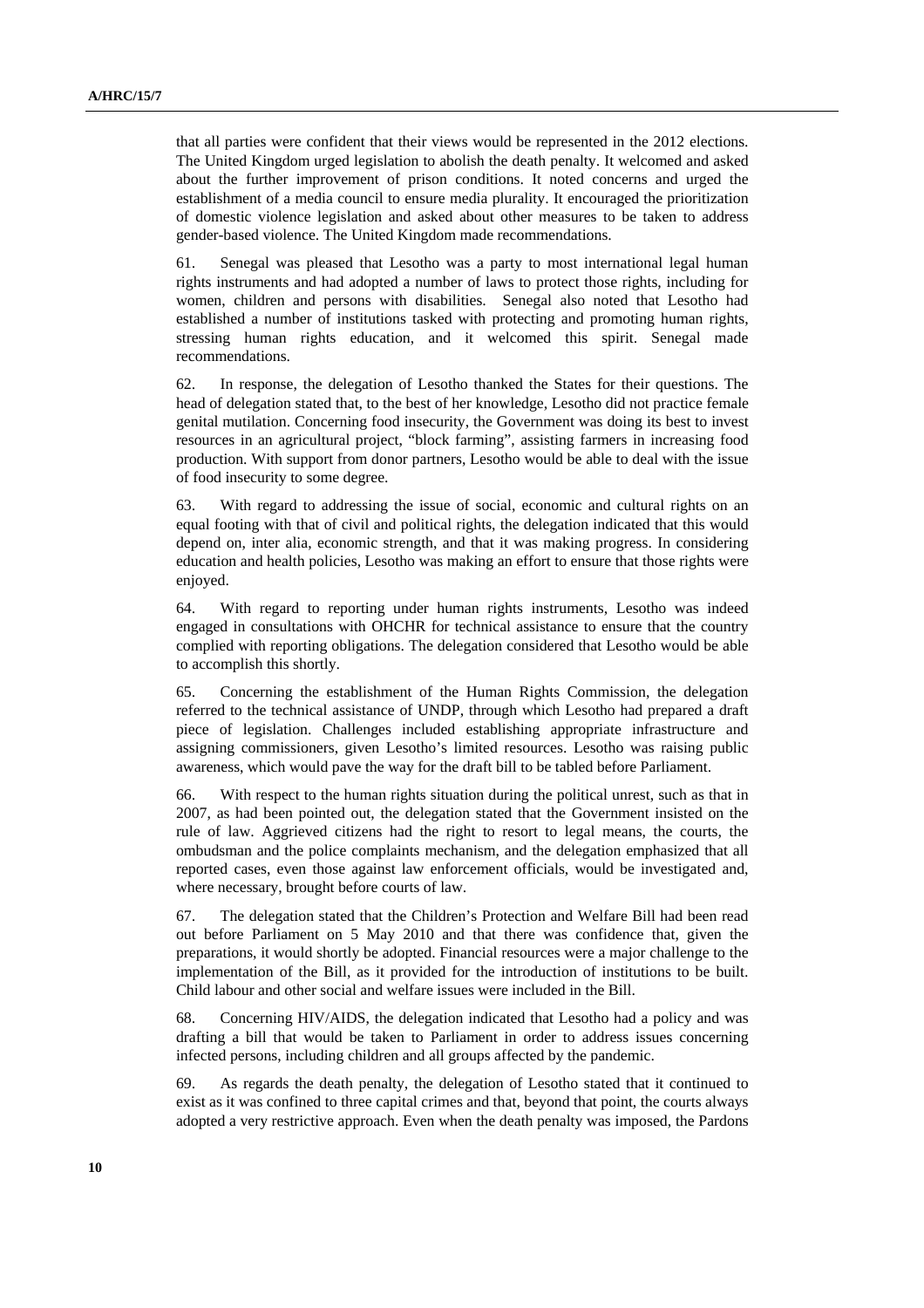Committee would recommend that the head of State exercise his prerogative of mercy in commuting it to life imprisonment. The delegation stated that, in reality, capital punishment did not exist in Lesotho, although it remained in the statute book.

70. The delegation stated that as regards local government elections, which were supposed to be held in 2010, there was an agreement with all stakeholders to delay this election in order to clarify and straighten out certain issues as regards the local councils. On the issue of freedom of expression, it is enshrined in the constitution. While exercising it towards other people, the prescribed limitations on such cases will be decided by the courts.

71. The delegation stated that it was taken aback by the questions regarding the independence of the judiciary, as Lesotho was proud of its independent and free judiciary, which drew inspiration from the Constitution. The Government availed itself of all resources at its disposal to protect and enhance the independence of the judiciary.

72. As regards children and justice, Lesotho remained ready to support the rights of children, as it regarded them as the future. Lesotho was working tirelessly to reform the justice sector and to be more sensitive in its treatment of children who had come into contact with the law. It had developed units within the police service to care for such children and conducted related training programmes for judges, prosecutors and magistrates. Lesotho, with the assistance of the United Nations, was carrying out sustained sensitization programmes to provide care for children in contact with the justice system, in compliance with the relevant United Nations guidelines.

73. Slovenia commended achievements in the area of gender equality, including the high percentage of women in Parliament. Despite progress, it expressed concern about reported discrimination against women, permitted under customary and common law. Slovenia was pleased to know that the draft Children's Protection and Welfare Bill was before Parliament. It expressed concern about the reported use of children for the production and trafficking of drugs, and referred to recommendation of the ILO Committee of Experts. Slovenia made recommendations.

74. Spain highlighted the measures promoting gender equality and the protection of children's rights through the establishment of the Dependency of Protection of Women and Children in 2002 in the police force, as well as the Gender Department in the Ministry of Women. It made recommendations.

75. Hungary noted with concern that the impact of HIV/AIDS had adversely affected the effective realization of human rights in general and the human rights set out in CRC and CEDAW in particular. Hungary urged Lesotho to fully implement the principle of nondiscrimination regarding girls and women by improving, inter alia, their access to education and health. Referring to overdue national treaty body reports, it stressed that, while technical assistance might be necessary, it should not be a substitute for States' primary responsibility in terms of protecting and promoting human rights. Hungary made recommendations.

76. Slovakia highlighted a report indicating rising levels of gender-based violence. It welcomed the establishment of the Department of Gender, providing, inter alia, an outreach centre for abused women and children, and the setting up of the Child and Gender Protection Unit and the Victims of Crime Support Office. It stated that the minimum age of criminal responsibility, currently 7 years, was very low. It referred to a 2007 report indicating a high incidence of the sexual abuse of children. Slovakia made recommendations.

77. Italy expressed concern at the persistence of customary practices in contrast with the rights of women and the widespread phenomenon of violence against women and girls, including domestic and sexual violence. It welcomed the de facto moratorium on the death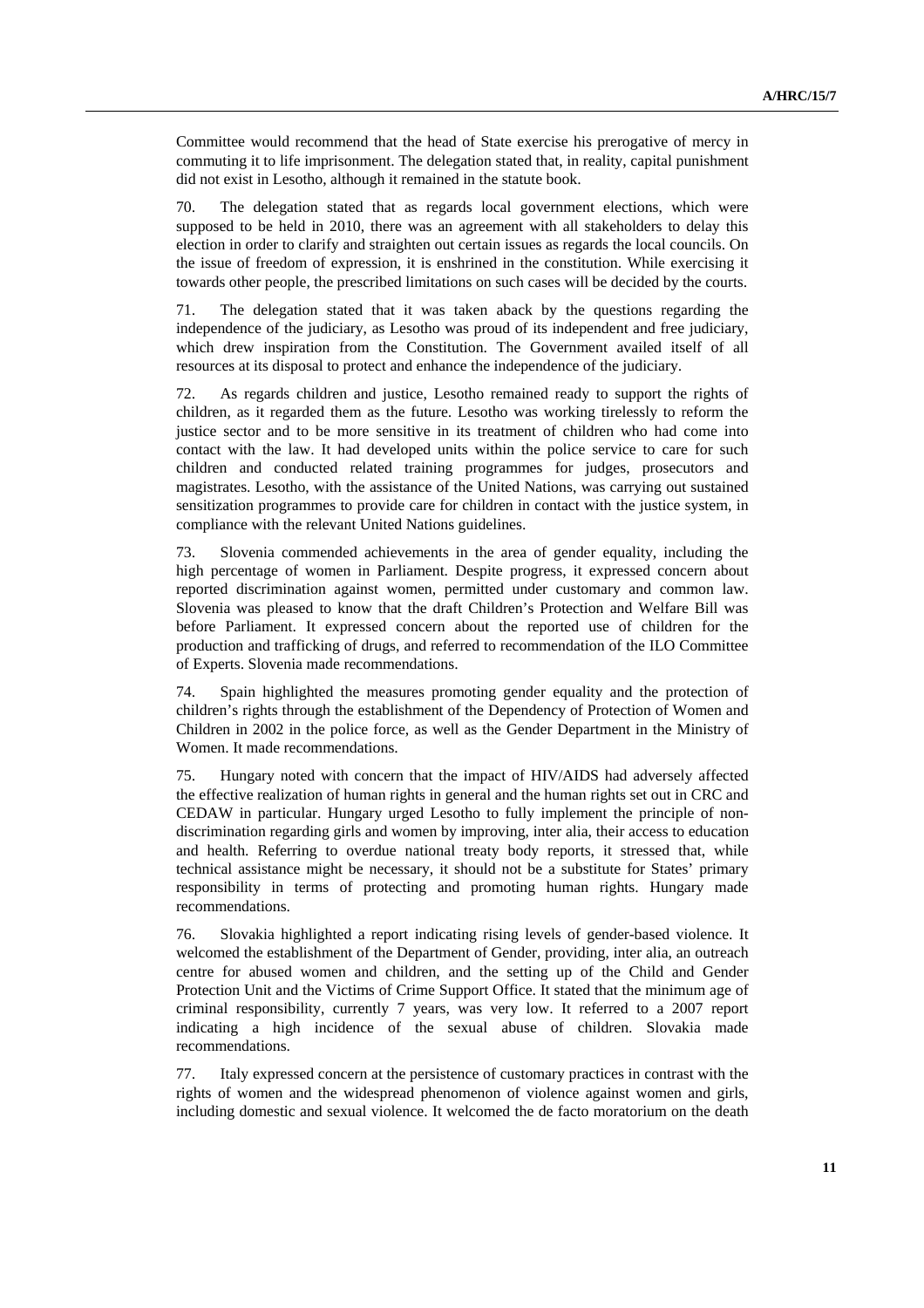penalty, in place since 1995. It noted that legislation did not fully reflect the principles and provisions of CRC, including the minimum age for criminal responsibility. It made recommendations.

78. Singapore referred to the prevalence of HIV/AIDS in Lesotho as one of the highest in the world. It welcomed the draft bill on children's protection and welfare, currently being discussed in Parliament. It acknowledged Lesotho's success in promoting a gender perspective, including through the establishment of the Ministry of Gender and the development of a Gender Policy and a Unit for Gender and Child Protection.

79. The Sudan welcomed Lesotho's accession to a number of human rights instruments and protocols. The national report reflected the efforts made to protect the family, combat crime, alleviate poverty and improve school curriculums as well as the well-being of youth. It commended the emphasis placed on education and noted that the literacy rate had reached 84.4 per cent. It noted that Lesotho suffered from the phenomenon of female genital mutilation, referring to the increasing numbers of people infected with HIV/AIDS, in particular young people. The Sudan made a recommendation.

80. The Libyan Arab Jamahiriya noted that initiatives such as Vision 2020, the poverty reduction strategy paper and the Vision and Strategy for the Justice Sector would enhance progress in the economic, social and political areas, as well as human development. It highlighted legislation and policies concerning the protection and well-being of children. It noted Lesotho's problems in the area of child labour and the commercial exploitation of children, and asked about its implementation of the programme to eliminate child labour. It made recommendations.

81. Mozambique noted that Lesotho had ratified at least 13 international and regional legal instruments, including ICCPR, ICESCR, CERD and CRC. It noted the policy to promote the rights of the people with disabilities, enacted five years previous, and encouraged the Government to proceed vigorously with programmes aimed at containing and reversing the spread of HIV/AIDS. The practice of commuting the death penalty to life sentences was one to be continued.

82. Nepal noted that the Office of the Ombudsman was empowered to investigate any malpractice in administrative offices, while the Police Complaints Authority investigated alleged human rights violations by police personnel. Nepal was pleased to note that a Human Rights Unit had been established within the Ministry of Justice, Human Rights and Correctional Service, and it welcomed the plan to establish a national human rights commission. It commended efforts to promote gender parity and noted the success achieved in ensuring high representation of women at various levels of government. Nepal made a recommendation.

83. Chad congratulated Lesotho on the clear presentation of its national report. It noted with satisfaction that Lesotho was a party to most of the core human rights instruments, whether regional or international. Chad made recommendations.

84. Burkina Faso encouraged Lesotho to continue its efforts to strengthen and improve the situation, suggesting that it request the support of the relevant international bodies, particularly for technical assistance and capacity-building, as indicated in its national report, inter alia; to submit the national reports under the instruments to which Lesotho was a party; to improve the effectiveness of its legal system; and to bring its efforts into line with the Paris Principles. Burkina Faso inquired about the strategies planned to apply the fundamental precepts of human rights in rural areas in order to assist the population in achieving the necessary balance between customary law and constitutional and international principles.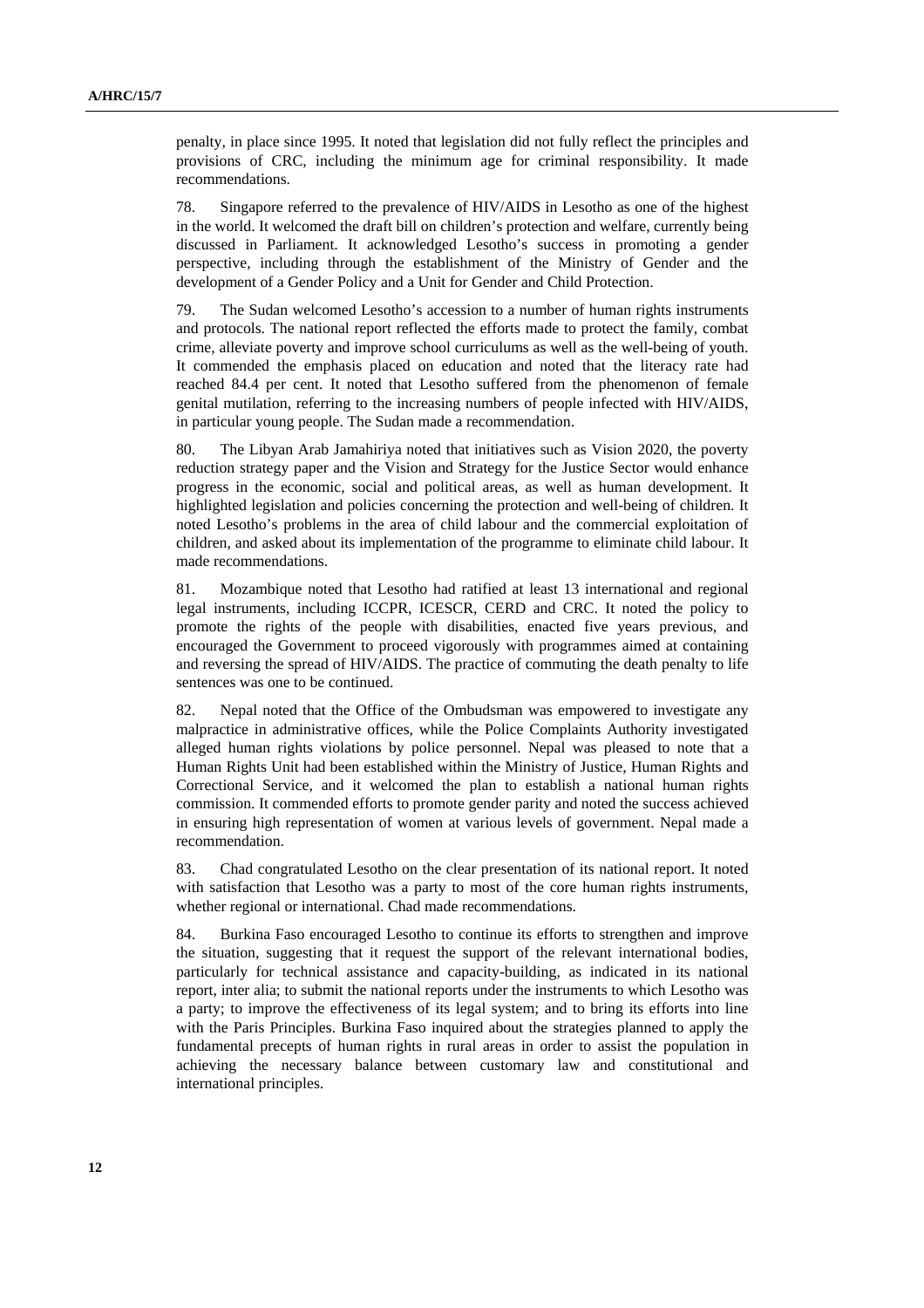85. Zimbabwe commended Lesotho for its national report, which was the product of inclusive stakeholder consultations. It noted that Lesotho was committed to human rights and saluted its achievements. As a member of the region, it recognized Lesotho's challenges, noting that they were not insurmountable. It made recommendations.

86. Botswana commended Lesotho for its measures to guarantee Basotho the full enjoyment of all human rights and fundamental freedoms, in particular through National Vision 2020, the Justice Sector Vision and Strategy, and the National Youth Policy. It highlighted Lesotho's strides in promoting women's rights. It welcomed the fact that Lesotho was candid regarding its challenges, such as the HIV/AIDS pandemic and the effects of the economic and financial crisis, which threatened, inter alia, to undermine its social safety net mechanisms. It made recommendations.

87. South Africa noted the challenges faced by Lesotho as a least developed country, which had been compounded by the recent crises. It welcomed the assistance provided by Norway and Japan facilitating access to education and essential services for persons with disabilities. It commended progress in the elimination of discrimination against women, legislation protecting child rights and other vulnerable groups, access to justice, the rehabilitation of offenders and the improvement of prison conditions. It asked about challenges and lessons learned as a result of HIV/AIDS programmes. It noted Lesotho's reservation concerning article 2 of CEDAW. It encouraged stakeholders to continue their capacity-building and their technical cooperation with Lesotho. It made recommendations.

88. Ghana commended the relatively high rate of literacy, the implementation of bursary schemes for orphaned children, and the introduction, on a pilot basis, of human rights education in 10 schools. It welcomed the 58 per cent representation of women in the 2005 local government elections. It highlighted development challenges including widespread poverty, extremely high unemployment, severe food insecurity and the HIV and AIDS pandemic. It hoped that the Government's request for technical assistance and capacitybuilding would receive the sympathetic consideration of the international community. It welcomed the ongoing efforts by the Government to establish a national human rights commission. Ghana made recommendations.

89. Latvia noted that Lesotho had ratified most international human rights treaties and had recently acceded to the United Nations Convention on the Rights of Persons with Disabilities. It appreciated the response given regarding the issue of standing invitations to the special procedures. Latvia made a recommendation.

90. Kuwait welcomed the methodology used in preparing the national report, which was based on transparency and objectivity and was a participatory report that had involved all relevant bodies. It welcomed the measures taken by Lesotho to strengthen its cooperation, which had already been close with international bodies. It noted the report and the efforts that had been made in extremely difficult circumstances to promote human rights despite the global economic crisis. Indeed, the socio-economic situation in Lesotho had been faced despite very serious development challenges, including, inter alia, an increasing level of poverty, food insecurity and unemployment, as well as the AIDS pandemic. Kuwait made a recommendation.

91. Tunisia noted that Lesotho had ratified a number of international human rights instruments. Moreover, it stressed that positive law accorded a primary role to human rights and was enshrined within Lesotho's Constitution. It stated that Lesotho had set up a structured institutional arsenal to defend human rights as its first task. Tunisia praised Lesotho's efforts to promote the rights of women by, inter alia, allocating 30 per cent of the seats in local councils to women. Tunisia made a recommendation.

92. Cameroon welcomed the fact that a number of institutions guaranteed the defence of rights, including a mediator office and a national directorate against corruption and other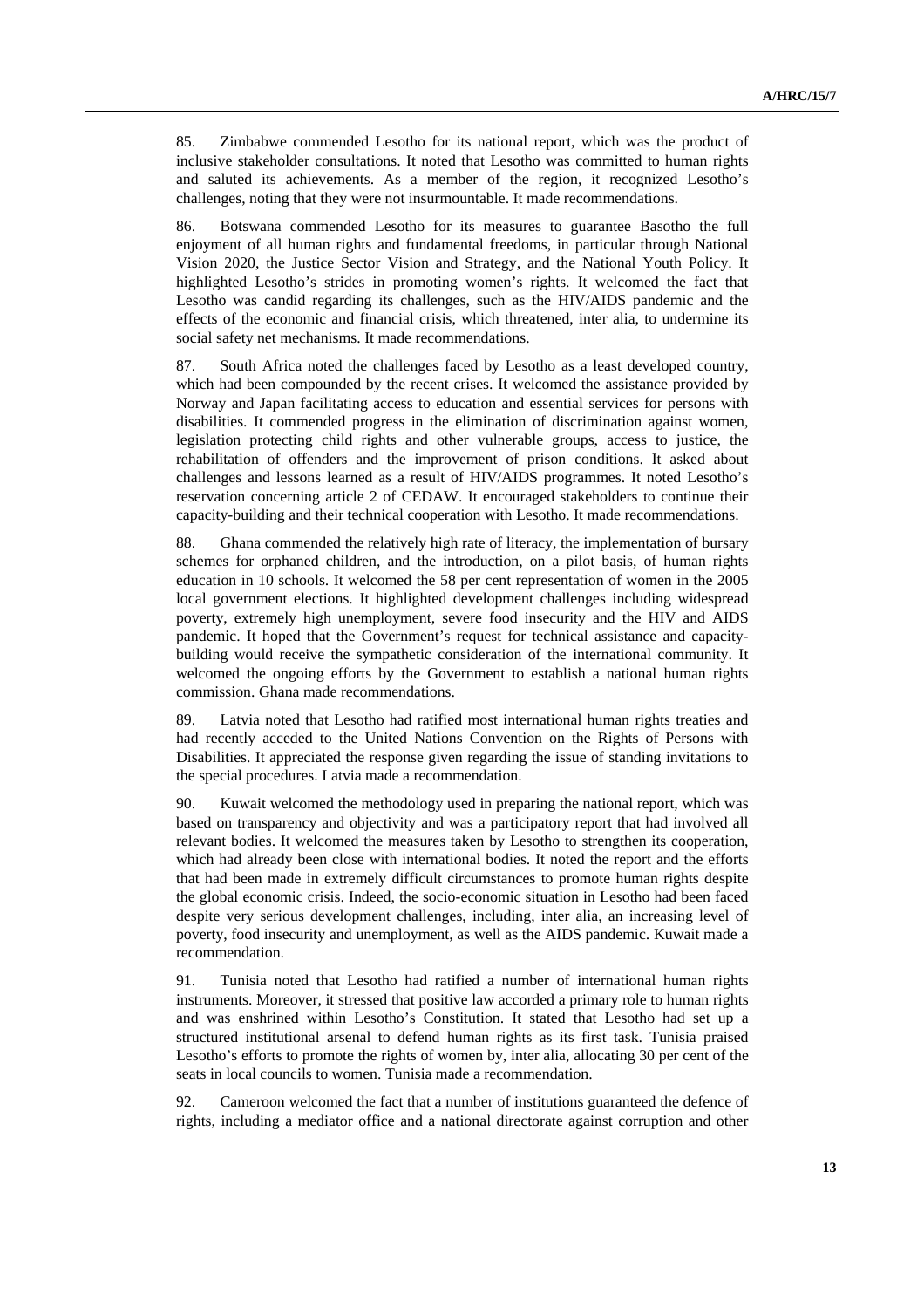economic offences. It supported efforts to combat poverty and appreciated National Vision 2020, which largely took into consideration the Millennium Development Goals. It appreciated the fact that the protection of women and children was supported, in particular by a ministerial department responsible for gender issues. It called on Lesotho to continue efforts to establish a national human rights commission in accordance with the Paris Principles. It appealed to the international community to fully support initiatives undertaken by Lesotho.

93. Ethiopia noted that democracy and rule of law had taken root in Lesotho. It noted the holding of free and fair elections in 2002 and 2007. It noted the establishment of a victim protection unit under Maseru magistrate courts, a high literacy rate, the provision of legal aid, the expansion of health services and the provision of special protection and assistance to people living with disabilities. It asked whether there was a statutory revision of customary decisions in situations in which there was a potential conflict between customary laws and human rights, and whether there was a statutory law regulating that relationship. It applauded Lesotho's Vision 2020. It made recommendations.

94. The Democratic Republic of the Congo praised, inter alia, Lesotho's schooling rate for girls, the representation of women in parliamentary institutions at both the national and provincial levels, and policies to protect the rights of persons with disabilities and retirees. It referred to the prevalence of AIDS and to the recurrent periods of drought, which had been accentuated as major difficulties by the current economic crisis. It highlighted the need for sustained assistance from the international community to ensure that the progress made in the area of human rights would not be called into question as a result of those difficulties. The Democratic Republic of the Congo made recommendations.

95. In response, the delegation of Lesotho refuted the references to the existence of the practice of female genital mutilation in the country, together with drug trafficking involving children. With regard to gender equality, Lesotho considered itself to be one of the best countries in the region. Concerning child labour and the practice of "herd boys", the delegation referred to the bill that had made education free and compulsory, even in rural areas, while acknowledging that the practice was a deep-rooted cultural one. As regards a standing invitation to special procedures, Lesotho stated that the same process is adequately performed under the auspices of APRM and that it wished to avoid a duplication of efforts. With respect to juvenile training centres, the delegation stated that they provided education and shelter to young offenders who had no one to take care of. Concerning HIV/AIDS in rehabilitation centres, Lesotho referred to the strategic plan and the increase in the number of inmates coming forward for counselling and testing. The delegation concluded by thanking States for their constructive questions and recommendations.

# **II. Conclusions and/or recommendations**

96. **The recommendations formulated during the interactive dialogue and listed below have been examined by and enjoy the support of Lesotho:**

96.1. **Apply the same spirit of protecting and promoting human rights, stressing human rights education, to the efforts undertaken to implement its National Vision 2020 (Senegal);**

96.2. **Continue working to attain the objectives stated by the country in its strategic framework Vision 2020 (Nicaragua);**

96.3. **Continue to strengthen its education policy, with international cooperation and technical assistance, enabling the required infrastructure to provide an inclusive education that meets the needs of its people, in conditions**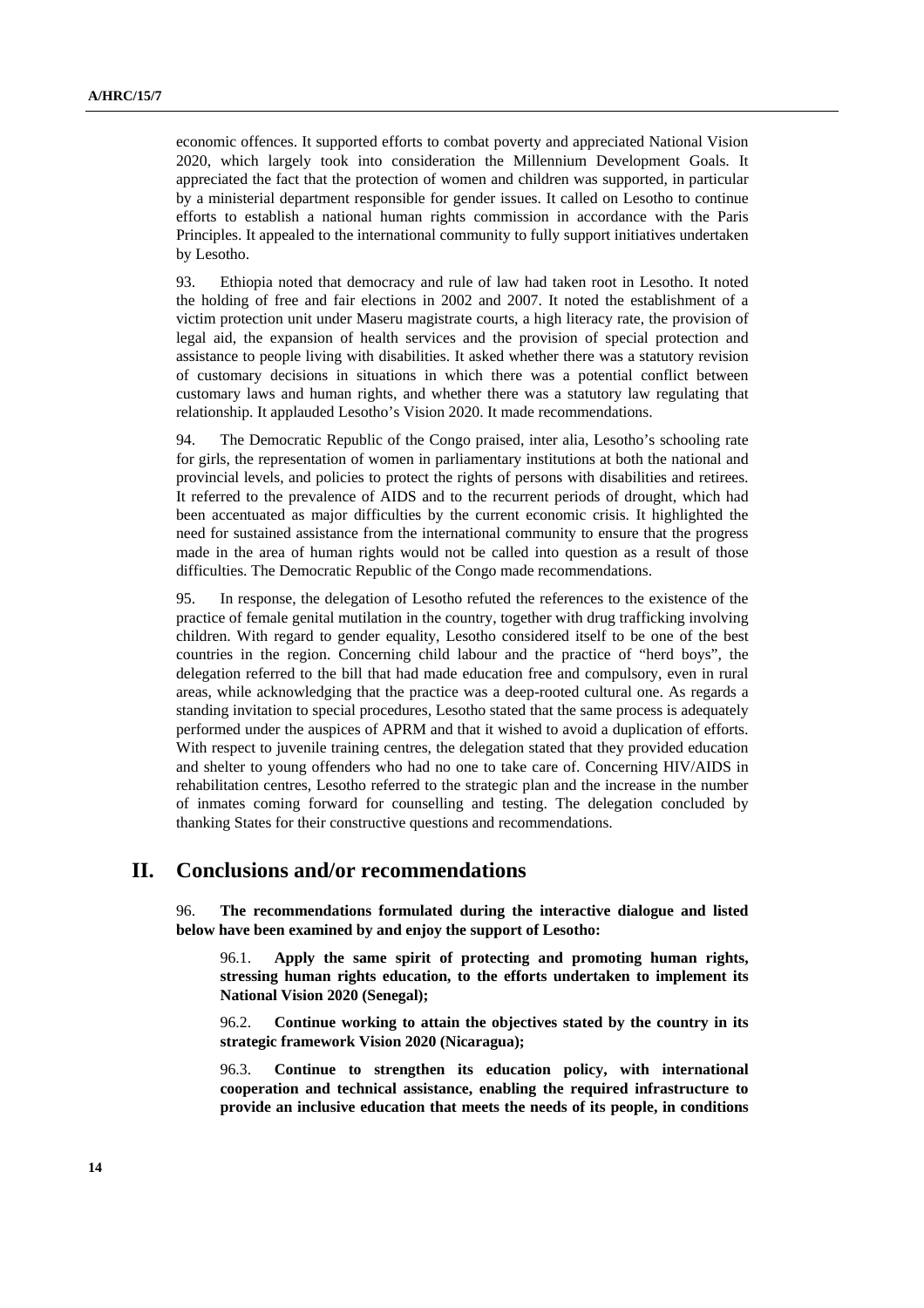**that guarantee full equality in terms of access (Bolivarian Republic of Venezuela);**

96.4. **Continue to apply the strategies and socio-economic development plans designed for poverty reduction (Cuba);**

96.5. **Continue to apply measures to guarantee access to health services and quality education for all its population (Cuba);**

96.6. **Redouble efforts in the field of primary, secondary and tertiary prevention of HIV/AIDS in order to drastically reduce its prevalence, especially among women and children (Argentina);**

96.7. **Continue to focus on reducing poverty and curbing the spread of AIDS in its efforts to improve the protection of human rights (China);** 

96.8. **Elaborate and promote a national human rights plan that integrates all of its administration, harmonizes its internal legislation with its international obligations, includes awareness-raising programmes on diverse human rights subjects, links public and private actors in its defence and guides its public policies with strategies to protect human rights, in order to achieve greater systematization of its human rights action (Spain);** 

96.9. **Continue to work towards attaining food security, and fight HIV and AIDS as conscientiously as already demonstrated (Zimbabwe);** 

96.10. **Continue with all the initiatives and commitments to address the identified key national priorities in order to consolidate the promotion and protection of human rights, as broadly defined as these have been in the Kingdom (Zimbabwe);** 

96.11. **Continue to strengthen its poverty eradication strategies, as well as programmes aimed at improving maternal health and conditions of employment, including the need to obviate child labour, particularly for those children orphaned by the HIV and AIDS pandemic (South Africa);** 

96.12. **Pursue aggressively its efforts to achieve its goals stated in the Vision 2020, through effective international cooperation and technical assistance (Ethiopia);** 

96.13. **Request United Nations technical assistance in the preparation of national reports on the implementation of international human rights treaties (Libyan Arab Jamahiriya);** 

96.14. **Reinforce the legal and implementation infrastructure aimed at upholding the rights of women and children, and continue, with strengthened international support, its efforts to combat HIV/AIDS (Egypt);** 

96.15. **Continue its efforts for the advancement of women, with an emphasis on curbing violence against women (Bangladesh);** 

96.16. **Continue to improve access to basic services, such as health and education, with the full support and cooperation of the international community (Bangladesh);**

96.17. **Continue its efforts to protect vulnerable categories of children, including orphans, extending them to all regions of the country (Belarus);** 

96.18. **Continue to combat poverty with appropriate and targeted international assistance, in particular that provided by competent United Nations agencies and programmes (Algeria);**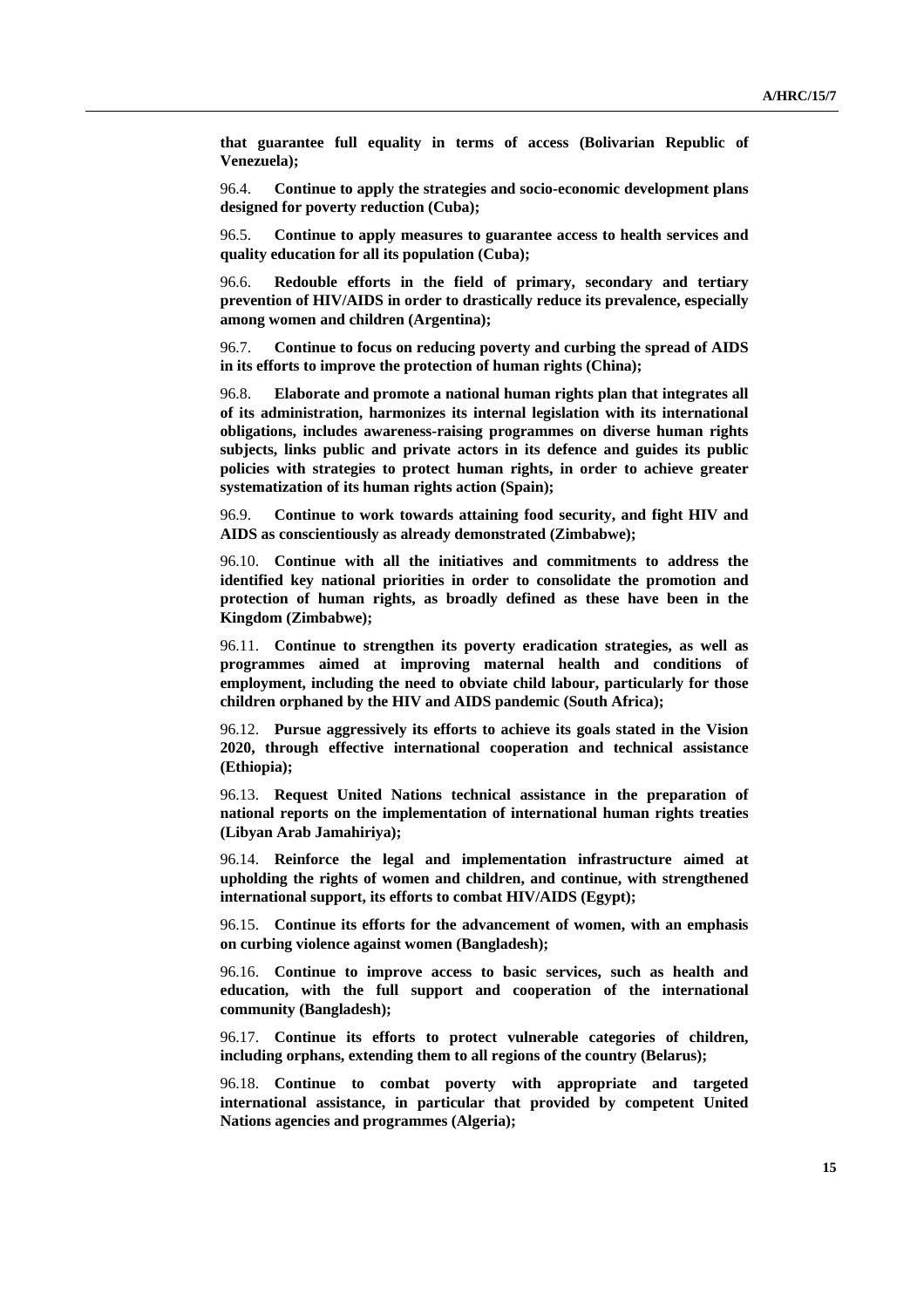96.19. **Continue its efforts to combat poverty, and call for technical and financial assistance at the international and bilateral levels to that end (Morocco);** 

96.20. **Continue its efforts to promote maternal and child care and care for young girls (Tunisia);** 

96.21. **Spare no effort to care for orphans who have become victims of the AIDS pandemic; national compassion should face this national drama (Democratic Republic of the Congo);** 

96.22. **Continue to combat poverty with the full support and cooperation of the international community (Bangladesh);** 

96.23. **Enhance international cooperation to strengthen programmes aimed at combating the spread of HIV/AIDS (Philippines);** 

96.24. **Continue its effective measures to fight poverty, in particular through the pursuance of its Interim National Development Framework towards the attainment of the ideals under the country's Vision 20/20, and also to meet the Millennium Development Goals targets (Botswana);** 

96.25. **Enhance its educational system with a focus on further improving literacy rates, with the support of the international community (Philippines);** 

96.26. **Seek technical, material and financial assistance from the international community in order to help to address its human rights challenges (Chad);** 

96.27. **Seek to further targeted technical assistance and capacity-building towards its key initiatives in meeting its human rights obligations at the national, regional and international levels (Botswana);** 

96.28. **Seek technical assistance from the international community with regard to establishing a National Human Rights Institution, intensifying public awareness in the area of human rights, improving school curriculums and improving financial and social administration in general (Kuwait);** 

96.29. **Enact and implement outstanding bills and policies to fulfil its obligations under international human rights instruments to which it is a party (Canada);** 

96.30. **Take all necessary social, educational and legal measures to address the problem of violence against women and to ensure that cases of domestic violence within the family are properly investigated and punished (Italy);** 

96.31. **Intensify efforts to conclude the submission of overdue reports to the various treaty bodies (Spain);** 

96.32. **Intensify its efforts in combating gender-based violence in all its forms (Slovakia);** 

96.33. **Strengthen efforts to ensure the full implementation of the principle of non-discrimination, particularly in the promotion of gender equality and women's empowerment (Mexico);** 

96.34. **Make the efforts necessary to adopt the law on the protection and wellbeing of children in the near future, and make every effort to ensure that it is successfully implemented (Belarus);**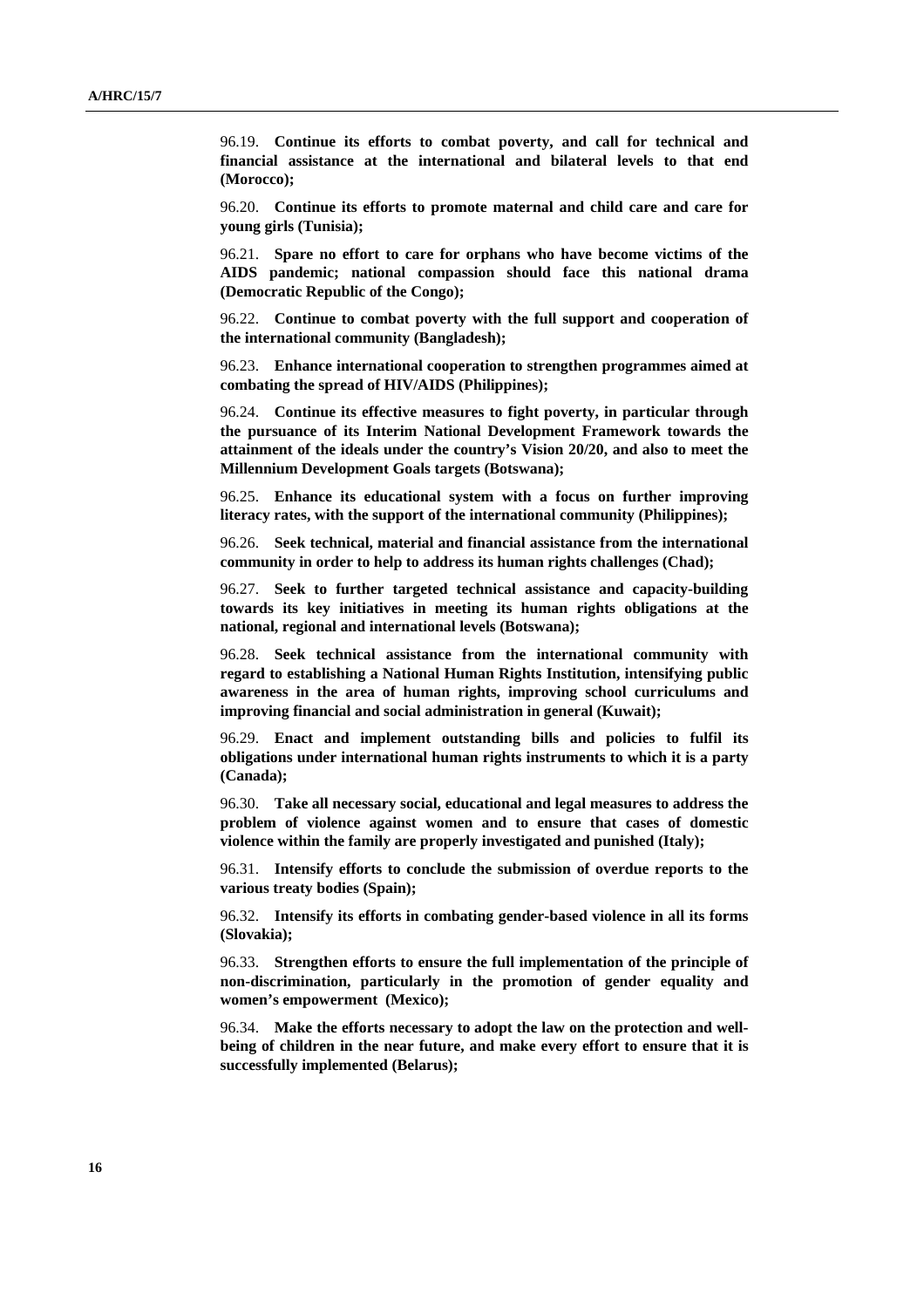96.35. **Develop additional programmes to strengthen its alternative child care**  facilities (Slovakia)<sup>1</sup>;

96.36. **Continue to exercise its sovereign right of implementing its laws and legislation in conformity with the universally agreed human rights standards and norms, and further resist any attempts to enforce values and principles alien to those that are internationally agreed (Egypt);** 

97. **The following recommendations enjoy the support of Lesotho, which considers that the recommendations below are either already implemented or in the process of implementation:**

97.1. **Incorporate international human rights instruments into domestic law, including the Convention on the Elimination of All Forms of Discrimination**  against Women and the Convention on the Rights of the Child (Australia)<sup>2</sup>;

97.2. **Continue its efforts towards expediting the domestication of its international obligations in the area of human rights into the national legal system (Egypt);** 

97.3. **Integrate the various regional and international human rights instruments to which it is a party into its domestic legislation, particularly concerning torture, the state of prisons, freedom of the press and of assembly, child welfare, gender equality and so on (Chad)3;** 

97.4. **Finalize its reform of the Penal Code as rapidly as possible, and improve conditions of detention, in particular combating prison overcrowding (France);** 

97.5. **Enact the Children's Protection and Welfare Bill 2004 (Australia);** 

97.6. **Expedite the adoption of the Children's Protection and Welfare Bill (Brazil);** 

97.7. **Include in the Children's Protection and Welfare Bill the prevention of the worst forms of child labour and the provision of equal access to education for all children (United States);** 

97.8. **Pass the long-awaited Children's Protection and Welfare Bill, and pass the necessary legislation to ensure that national legislation is in line with the Convention on the Rights of the Child (Norway);** 

97.9. **Prioritize enacting the draft Children's Protection and Welfare Bill, ensuring that Convention on the Rights of the Child provisions are fully incorporated into national legislation (United Kingdom);** 

<sup>&</sup>lt;sup>1</sup> Recommendation originally read: "Develop additional programmes to strengthen its alternative children care facilities, ending the practice of using the Juvenile Training Centres to detain children as a form of alternative care" (Slovakia).

 $2$  Recommendation originally read: "Incorporate international human rights instruments into domestic law, including the United Nations Convention against Torture and Other Cruel, Inhuman or Degrading Treatment or Punishment, the Convention on the Elimination of All Kinds of

Discrimination against Women and the Convention on the Rights of the Child" (Australia). Recommendation originally read: "Integrate the various regional and international human rights instruments to which it is a party into its domestic legislation, particularly concerning the death penalty, torture, the state of prisons, freedom of the press and of assembly, child welfare, gender equality and so on" (Chad).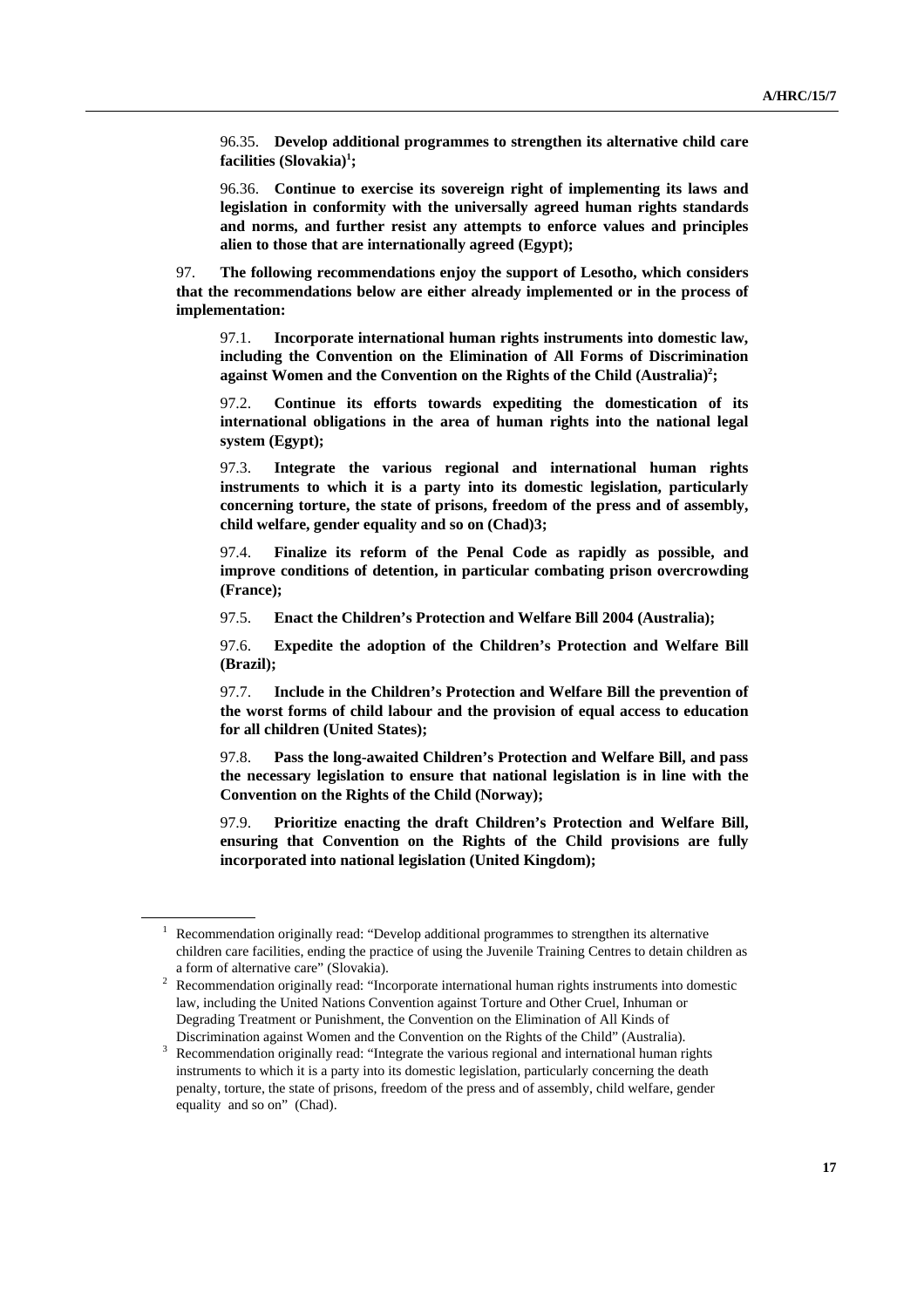97.10. **Review its children-related normative framework, including the adoption of the Children's Protection and Welfare Bill, to ensure full conformity with the Convention (Slovakia);** 

97.11. **Bring all relevant legislation into line with CRC (Italy);** 

97.12. **Reinforce its legislative framework to protect children from all forms of sexual abuse and exploitation, including in the family (Netherlands);** 

97.13. **Review the legislation related to the minimum age of criminal responsibility in order to comply with international standards (Slovakia);** 

97.14. **Take the measures necessary to protect children from hazardous work in the informal sector (Germany)4 ;** 

97.15. **Prioritize enacting a Domestic Violence Bill (United Kingdom); enact legislation to address domestic violence (Canada);** 

97.16. **Expedite, as far as possible, the setting up of the National Human Rights Commission in order to have, together with civil society, a good overview of the situation in the country (Democratic Republic of the Congo);** 

97.17. **Hasten the establishment of an independent national human rights institution with the support of and in cooperation with the international community (Indonesia);** 

97.18. **Establish a national human rights institution accredited by the International Coordinating Committee of National Institutions for the Promotion and Protection of Human Rights (Germany);** 

97.19. **Establish the delayed National Human Rights Commission in accordance with the Paris Principles (United Kingdom);** 

97.20. **Set up the National Human Rights Commission in accordance with the Paris Principles (Nepal);** 

97.21. **Intensification of these ongoing efforts by the Government to ensure the speedy establishment of the National Human Rights Commission (Ghana);** 

97.22. **Establish a national human rights institution and strengthen human rights education and school programmes and general social measures, with the support of the international community (Kuwait);** 

97.23. **Proceed, within the shortest possible amount of time, with the establishment of a national human rights institution in accordance with the Paris Principles (Mexico);** 

97.24. **Harmonize its national institution in order to bring it fully into line with the Paris Principles (Spain);** 

97.25. **Develop and implement policies to protect the rights of the child which fully take into account the implications of the increasing number of HIV/AIDS orphans (Canada);** 

97.26. **Apply a human rights approach in its fight against poverty and HIV/AIDS (Hungary);** 

<sup>&</sup>lt;sup>4</sup> Recommendation originally read: "Adopt legislation criminalizing female genital mutilation as well as to take necessary measures to protect children from hazardous work in the informal sector" (Germany).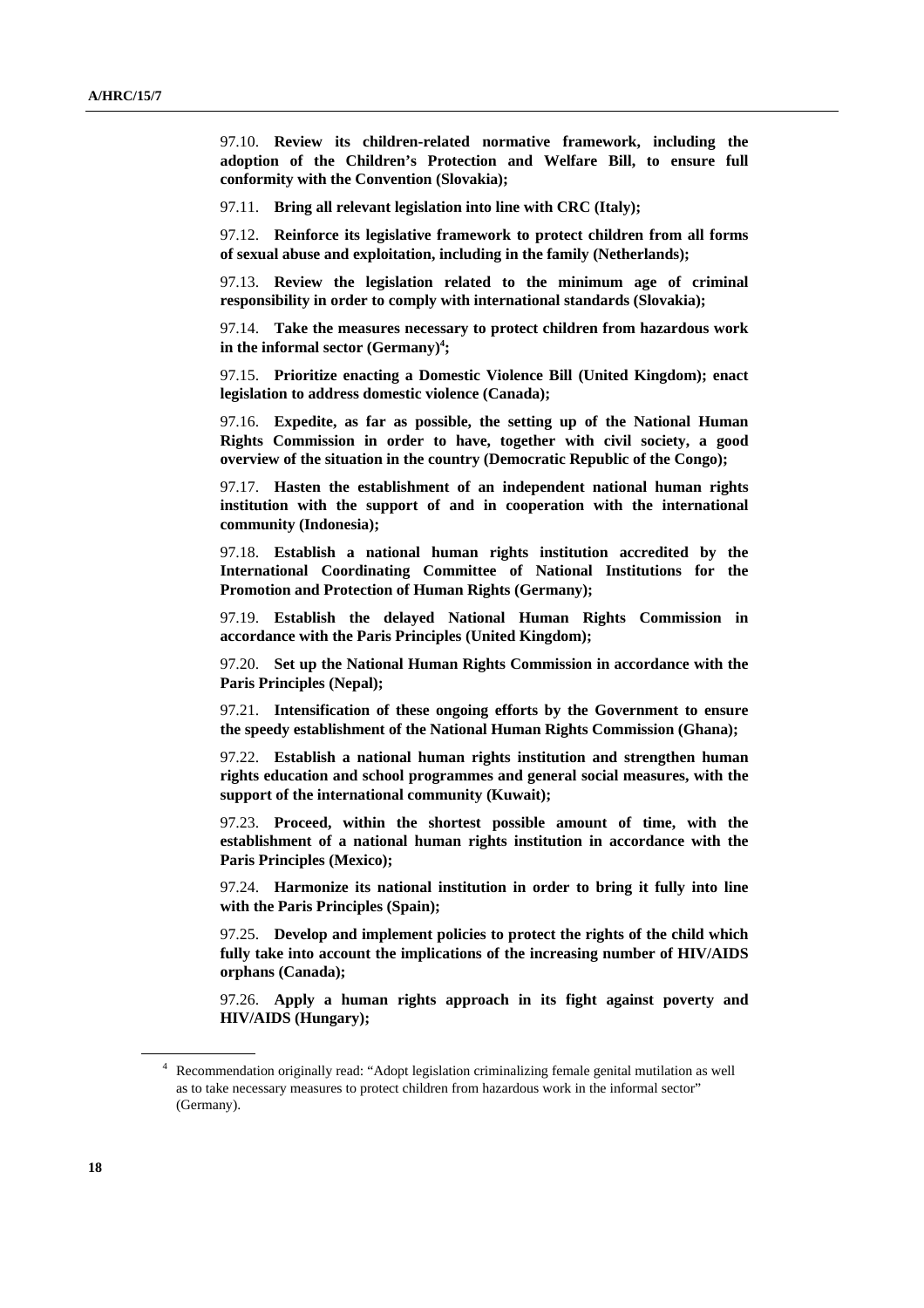97.27. **Strengthen the Police Complaints Authority and the Directorate on Corruption and Economic Offences; increase training for law enforcement officers; and increase the capacity of Lesotho's police force and other public agencies to gather data and share that data with the international community so that improvements can be tracked (United States);** 

97.28. **Adopt the Media Policy in Parliament (Norway);** 

97.29**. Implement appropriate policies and measures, including care and rehabilitation, to prevent the sexual exploitation of children (Netherlands);** 

97.30. **Disseminate information to the population to increase awareness of women's rights and, in particular, of the 2006 Legal Capacity of Married Persons Act (Canada);** 

97.31. **Do more to prohibit persistent forms of discrimination, such as issues of discrimination in inheritance rights, and to strengthen the principle of equality for women, particularly at top levels of political party leadership (United States);** 

97.32. **Ensure full implementation of the principle of non-discrimination, inter alia, by amending domestic legislation and increasing awareness among the population (Germany);** 

97.33. **Implement a plan to combat violence against women and to guarantee equal rights, abrogating the legal provisions that prohibit women from borrowing, signing contracts, opening bank accounts or applying for a passport**  without their husband's authorization (France)<sup>5</sup>;

97.34. **Raise the minimum age of criminal responsibility, and abolish child corporal punishment (Brazil);** 

97.35. **Consider enacting specific domestic legislation on combating domestic violence and human trafficking (Philippines);** 

97.36. **Ensure that cases of domestic violence, ill treatment, sexual and other abuse within the family are properly investigated and that perpetrators are sanctioned (Netherlands);** 

97.37. **Investigate cases of domestic violence, ill treatment, sexual and other abuse within the family, and apply sanctions to perpetrators (Germany);** 

97.38. **Set up credible mechanisms to investigate human rights violations carried out by the security forces in order to allow for the compensation of victims and to bring to justice those responsible for these acts (France);** 

97.39. **Carry out the legal reforms necessary to ensure an independent judiciary (Netherlands);** 

97.40. **Consider the establishment of an efficient, child-friendly mechanism through which children can make complaints on abuses of their rights (Slovakia);** 

<sup>&</sup>lt;sup>5</sup> Recommendation originally read: "Implement a plan to combat violence against women and to lift its reservations to CEDAW and to guarantee equal rights and abrogating the legal provisions which prohibit women from borrowing , signing contracts, opening bank accounts or applying for a passport without their husband's authorization" (France).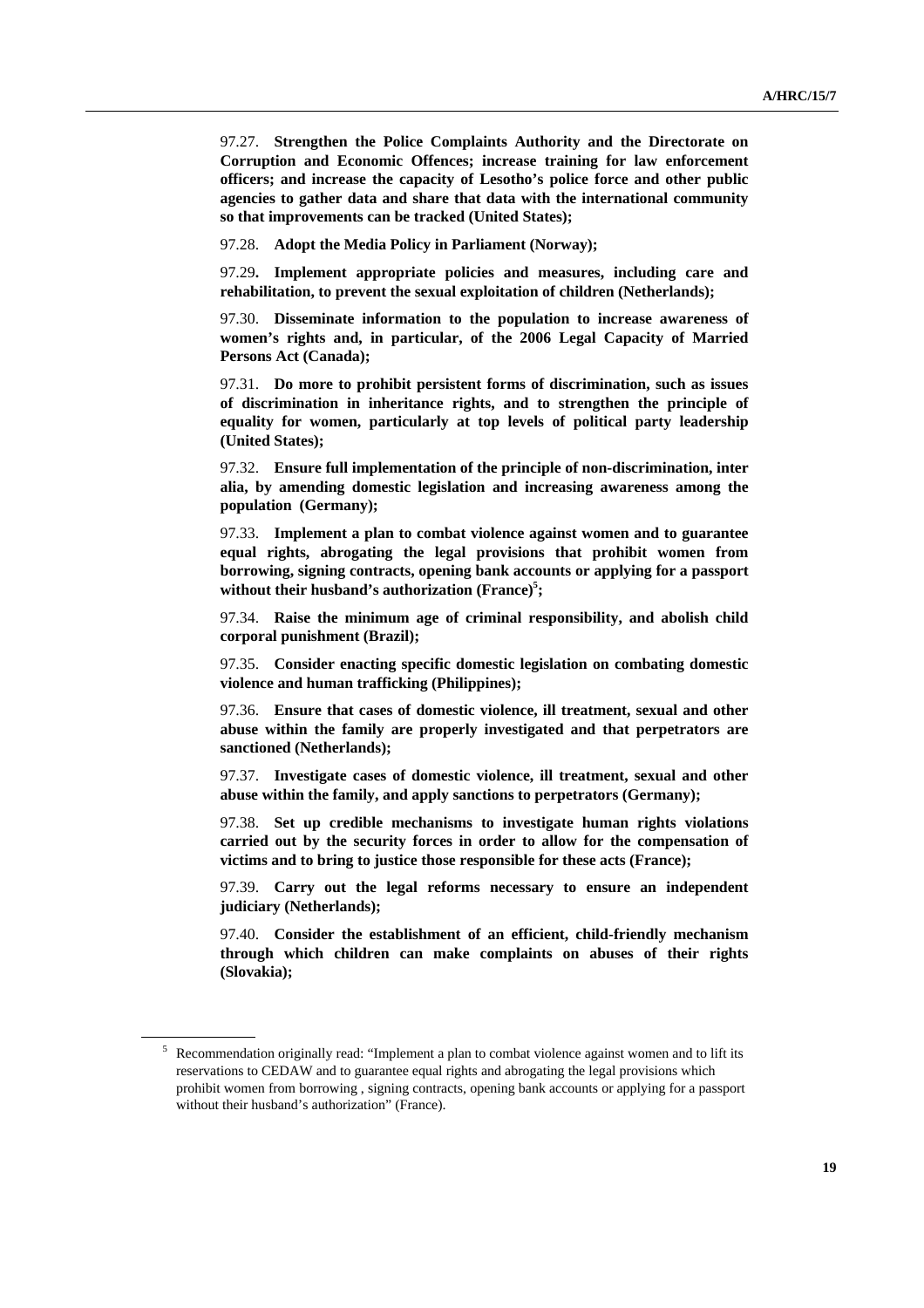97.41. **Implement measures to permit State-owned media to operate independently and at arm's length from government (Canada);** 

97.42. **Promote voter awareness and participation, and ensure free and fair elections, as these conditions are equally important on the local as on the national level (Norway);** 

97.43. **Put in place safeguards to ensure that freedom of assembly is not adversely affected in the implementation of the Public Processions and Meetings Bill (Ireland);** 

97.44. **Continue to address the issue of child labour and exploitation and to finalize the draft of the National Action Programme (Norway);** 

97.45. Draw up plans for combating the threat of HIV/AIDS (Sudan)<sup>6</sup>;

97.46. **Call for the assistance of the High Commissioner for Human Rights, in particular to facilitate the timely submission of its periodic reports to treaty bodies (Algeria);** 

97.47. **Call for international technical assistance, in particular from the High Commissioner for Human Rights, and explore the possibility of benefiting from the experience of countries that have succeeded in reforms to improve the functioning of justice (Algeria);** 

97.48. **Solicit the necessary international assistance and cooperation in the establishment of a National Commission on Human Rights in accordance with the Paris Principles (Morocco);** 

97.49. **Seek the support of the international community and cooperate with it to formulate policies aimed at preventing the spread of HIV/AIDS (Indonesia);** 

97.50. **Call for the support from the international community for the efforts aimed at combating the AIDS pandemic by ensuring its capacity-building (Senegal);** 

97.51. **Seek the necessary international assistance, upon identification of its national priorities, to be better able to fulfil its obligations in the area of the promotion and protection of human rights (Egypt).** 

98. **The recommendations below did not enjoy the support of Lesotho:**

98.1. **Revise the provisions on defamation and libel in order that these are not considered crimes in national legislation (Mexico);** 

98.2. **Repeal legislation criminalizing male homosexuality, and introduce policies aimed at ending discrimination against homosexuals (Australia);** 

98.3. **Consider extending a standing invitation to all special procedures of the Human Rights Council (Latvia); issue a standing invitation to all special procedures (Spain);** 

98.4. **Decriminalize homosexuality and abrogate the law which prohibits sexual relations between people of the same sex (France);** 

98.5. **Amend the Sodomy Law so that a sexual relationship between two consenting adults of the same sex is no longer punishable (Netherlands).** 

<sup>&</sup>lt;sup>6</sup> Recommendation originally read: "Draw up plans for combating the threat of HIV/AIDS as well as for the elimination of female genital mutilation practices" (Sudan).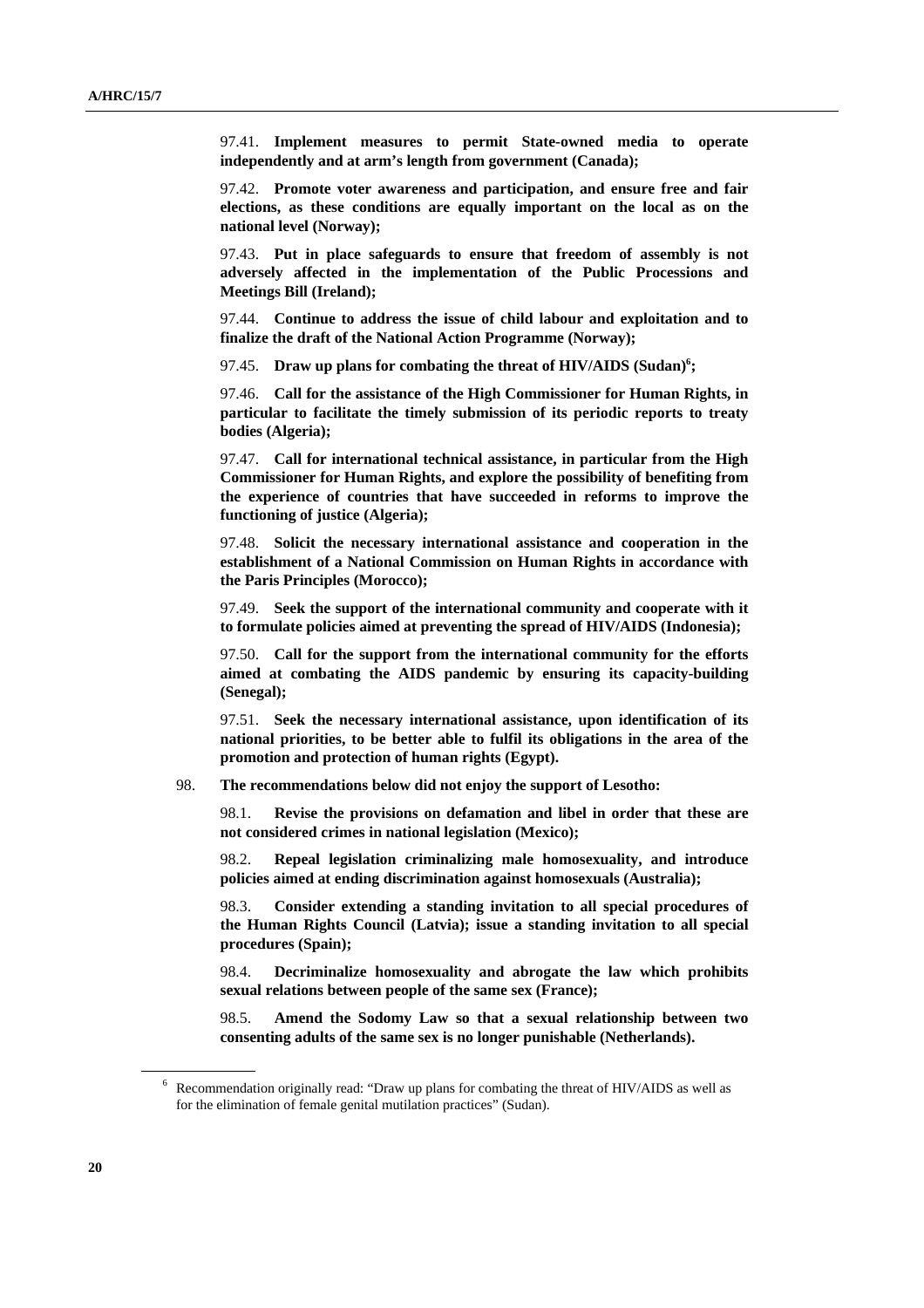99. **The following recommendations did not enjoy the support, since Lesotho considers that they are inaccurate and/or factually incorrect:**

99.1. Adopt legislation criminalizing female genital mutilation (Germany)<sup>7</sup>;

99.2. **Adopt measures to eradicate in a definitive manner the practice of female genital mutilation (Argentina);** 

99.3. **Take the necessary measures to ensure the primacy of civil and political authority (Netherlands);** 

99.4. **Take all necessary measures to prohibit the use, procuring or offering of a child for the purpose of the production and trafficking of drugs (Slovenia);** 

99.5. **Draw up plans for the elimination of female genital mutilation practices (Sudan)8 .** 

100. **The following recommendations will be examined by Lesotho, which will provide responses in due course, but no later than the fifteenth session of the Human Rights Council, in September 2010:**

100.1. **Take all necessary steps towards ratifying or acceding to the main international human rights instruments and treaties which are still outstanding (Nigeria);** 

100.2. **Sign and ratify the Optional Protocol to CAT and the International Convention for the Protection of All Persons from Enforced Disappearance (France);** 

100.3. **Remove the reservations it has made to CEDAW (Canada);** 

100.4. **Consider withdrawing reservations to the Convention on the Elimination of All Forms of Discrimination against Women and ratifying the Optional Protocol to the Convention against Torture and Other Cruel, Inhuman or Degrading Treatment or Punishment (Brazil); consider withdrawing its reservation to article 2 of CEDAW, in line with its Constitution and international human rights instruments (South Africa);** 

100.5. **Sign the Optional Protocol to the United Nations Convention against Torture and Other Cruel, Inhuman or Degrading Treatment or Punishment (Ireland);** 

100.6. **Reconsider their reservation from article 2 in the Convention on the Elimination of All Forms of Discrimination against Women, and ensure that all discrimination under customary law comes to an end (Norway);** 

100.7. **Withdraw the reservation to article 2 of the Convention on the Elimination of All Kinds of Discrimination against Women (Slovenia);** 

100.8. **Ratify the following international instruments: OP2-ICCPR, OP-CAT, CRPD-OP and CED (Argentina);** 

100.9. **Sign and ratify OP-ICESCR, OP-CAT, CRPD-OP and CED (Spain);** 

 $7$  Recommendation originally read: "Adopt legislation criminalizing female genital mutilation as well as to take necessary measures to protect children from hazardous work in the informal sector" (Germany). 8 Recommendation originally read: "Draw up plans for combating the threat of HIV/AIDS as well as

for the elimination of female genital mutilation practices" (Sudan).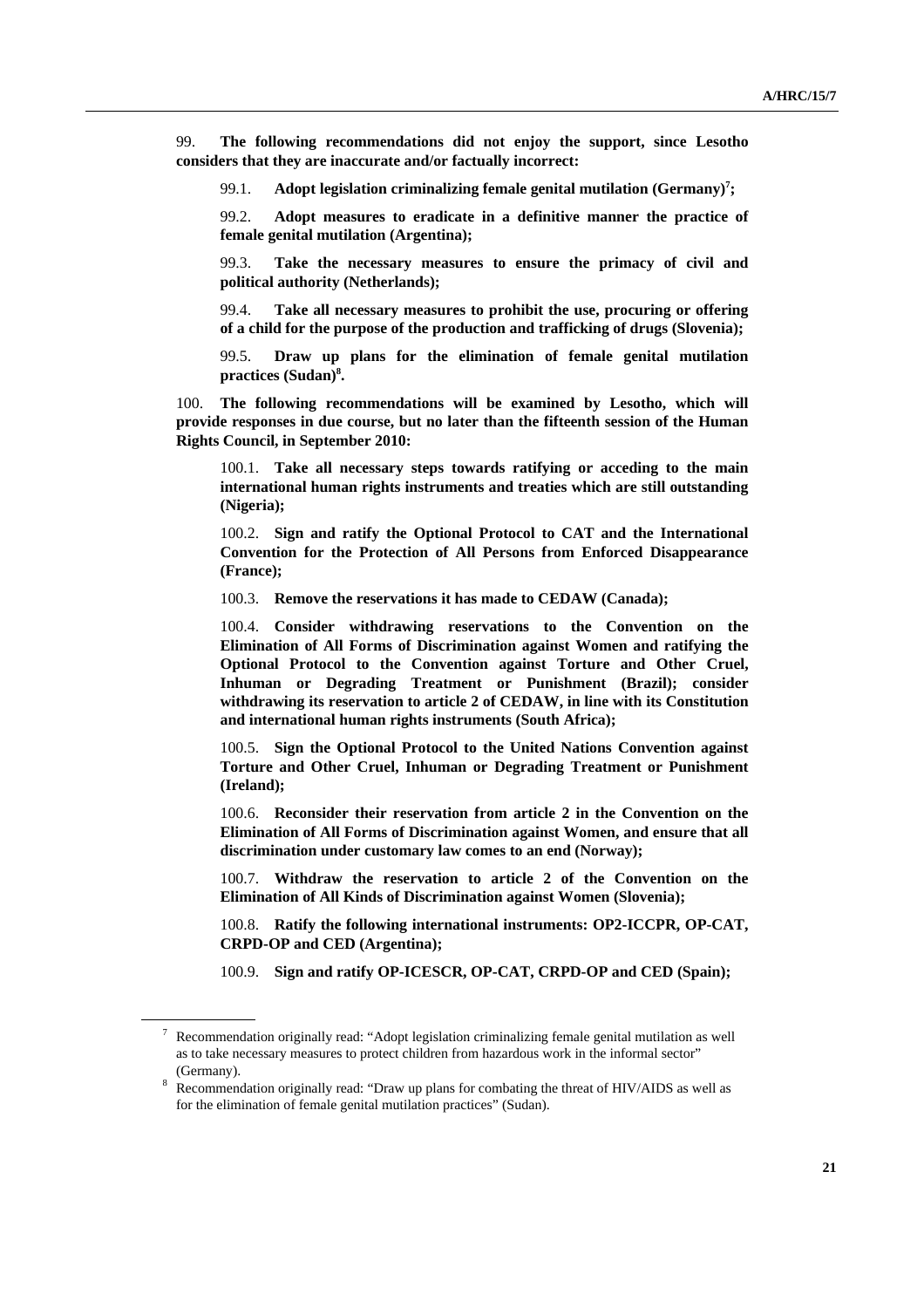100.10. **Ratify the Second Optional Protocol to the International Covenant on Civil and Political Rights, aimed at abolishing the death penalty (United Kingdom);** 

100.11. **Ratify the second Optional Protocol of the ICCPR, and formally establish a moratorium on the use of death penalty with a view to its abolition (Italy);** 

100.12. **Accede to outstanding international human rights instruments, including the Second Optional Protocol to the International Covenant on Civil and Political Rights, aimed at abolishing the death penalty (Australia);** 

100.13. **Consider ratifying the outstanding core international human rights treaties (Nepal, Ghana);** 

100.14. **Incorporate international human rights instruments into domestic law, including the United Nations Convention against Torture and Other Cruel,**  Inhuman or Degrading Treatment or Punishment (Australia)<sup>9</sup>;

100.15. **Integrate the various regional and international human rights instruments to which it is a party into its domestic legislation, particularly**  concerning the death penalty (Chad)<sup>10</sup>;

100.16. **Implement, and amend when appropriate, the Sexual Offences Act in compliance with international human rights standards to ensure the full accountability of offenders, providing efficient reintegration programmes to victims (Slovakia);** 

100.17. **Enhance substantially its cooperation with treaty bodies and special procedures mandate holders (Hungary);** 

100.18. **Strengthen its cooperation with treaty bodies, including by agreeing on timelines for the submission of overdue reports (Norway);** 

100.19. **Make further efforts to combat any forms of discrimination against women and harmonize its legislation, including its customary law practices, with international obligations and standards (Brazil);** 

100.20. **Consider abolishing the death penalty (Brazil); consider positively the establishment of the moratorium on the death penalty with a view to its abolition (Mexico);** 

100.21. **Move forward towards formally abolishing the death penalty (Ireland);** 

100.22. **Definitively abolish the death penalty, and sign and ratify the Second Optional Protocol to ICCPR, which bans capital punishment in all circumstances (France);** 

100.23. Lift its reservations to CEDAW (France)<sup>11</sup>;

<sup>&</sup>lt;sup>9</sup> Recommendation originally read: "Incorporate international human rights instruments into domestic law, including the United Nations Convention against Torture and Other Cruel, Inhuman or Degrading Treatment or Punishment, the Convention on the Elimination of All Forms of

Discrimination against Women, and the Convention on the Rights of the Child" (Australia). 10 Recommendation originally read: "Integrate the various regional and international human rights instrument to which it is a party into its domestic legislation, particularly concerning the death penalty, torture, the state of prisons, freedom of the press and of assembly, child welfare, gender equality and so on" (Chad).<br><sup>11</sup> Recommendation originally read: "Implement a plan to combat violence against women and to lift its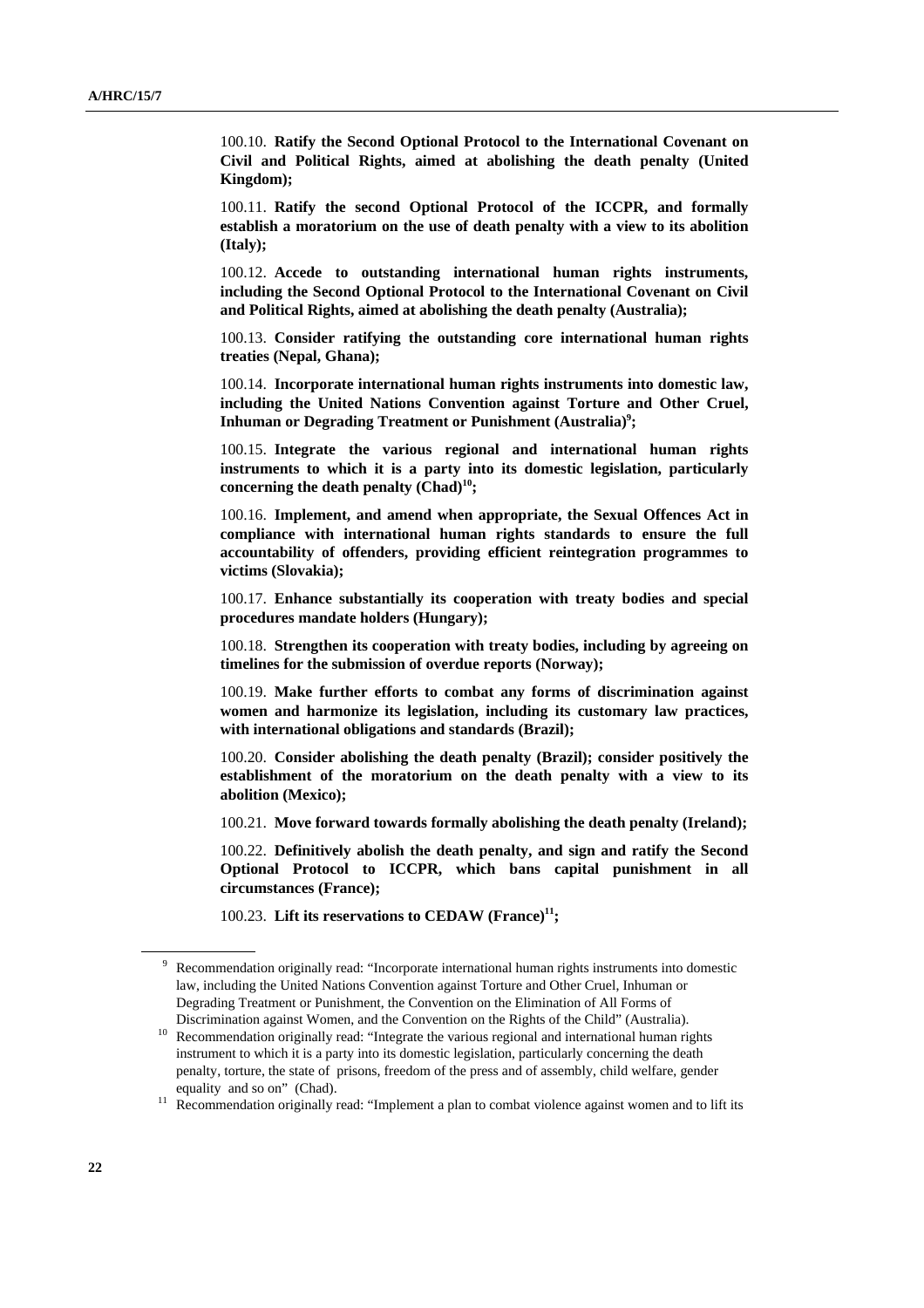100.24. **Abolish the death penalty for all cases, and sign and ratify OP2-ICCPR (Spain);** 

100.25. **Develop additional programmes to end the practice of using the Juvenile Training Centres to detain children as a form of alternative care**   $(Slovakia)<sup>12</sup>$ .

101. **All conclusions and/or recommendations set out in the present report reflect the positions of the submitting State(s) and/or the State under review. They should not be construed as endorsed by the Working Group as a whole.**

reservations to CEDAW and to guarantee equal rights and abrogating the legal provisions which prohibit women from borrowing , signing contracts, opening bank accounts or applying for a passport

without their husband's authorization" (France).<br><sup>12</sup> Recommendation originally read: "Develop additional programs to strengthen its alternative children care facilities, ending the practice of using the Juvenile Training Centres to detain children as a form of alternative care" (Slovakia).